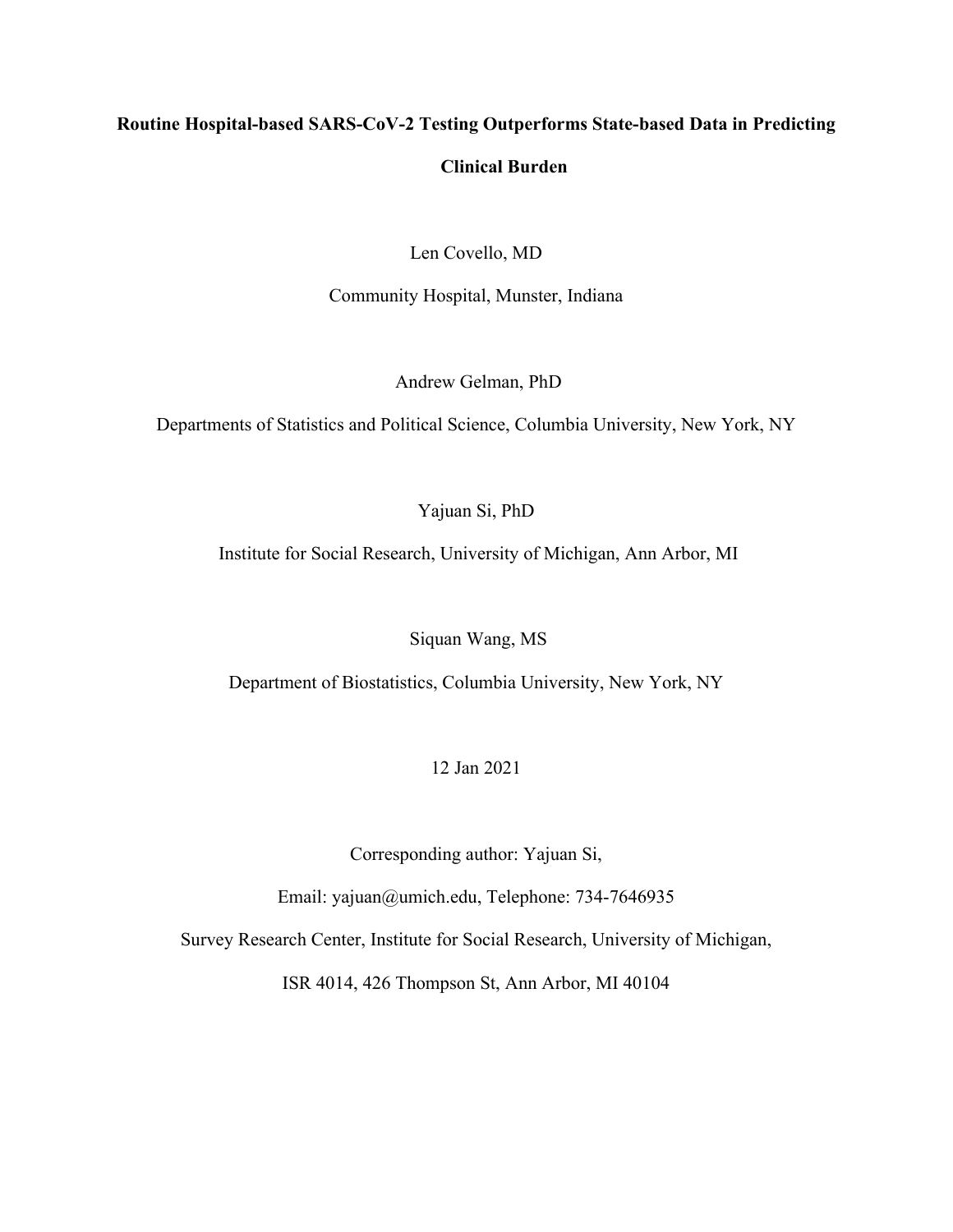# ABSTRACT

Throughout the COVID-19 pandemic, government policy and healthcare implementation responses have been guided by reported positivity rates and counts of positive cases in the community. The selection bias of these data calls into question their validity as measures of the actual viral incidence in the community and as predictors of clinical burden. In the absence of any successful public or academic campaign for comprehensive or random testing, we have developed a proxy method for synthetic random sampling, based on viral RNA testing of patients who present for elective procedures within a hospital system. We present here an approach under multilevel regression and poststratification (MRP) to collecting and analyzing data on viral exposure among patients in a hospital system and performing publicly available statistical adjustment to estimate true viral incidence and trends in the community. We apply our MRP method to track viral behavior in a mixed urban-suburban-rural setting in Indiana. This method can be easily implemented in a wide variety of hospital settings. Finally, we provide evidence that this model predicts the clinical burden of SARS-CoV-2 earlier and more accurately than currently accepted metrics.

**Keywords:** Covid-19; clinical burden; community infection risk; multilevel regression and poststratification

**Abbreviations:** Electronic Health Records (EHR); Emergency Department (ED); Multilevel Regression and Poststratification (MRP); Polymerase Chain Reaction (PCR).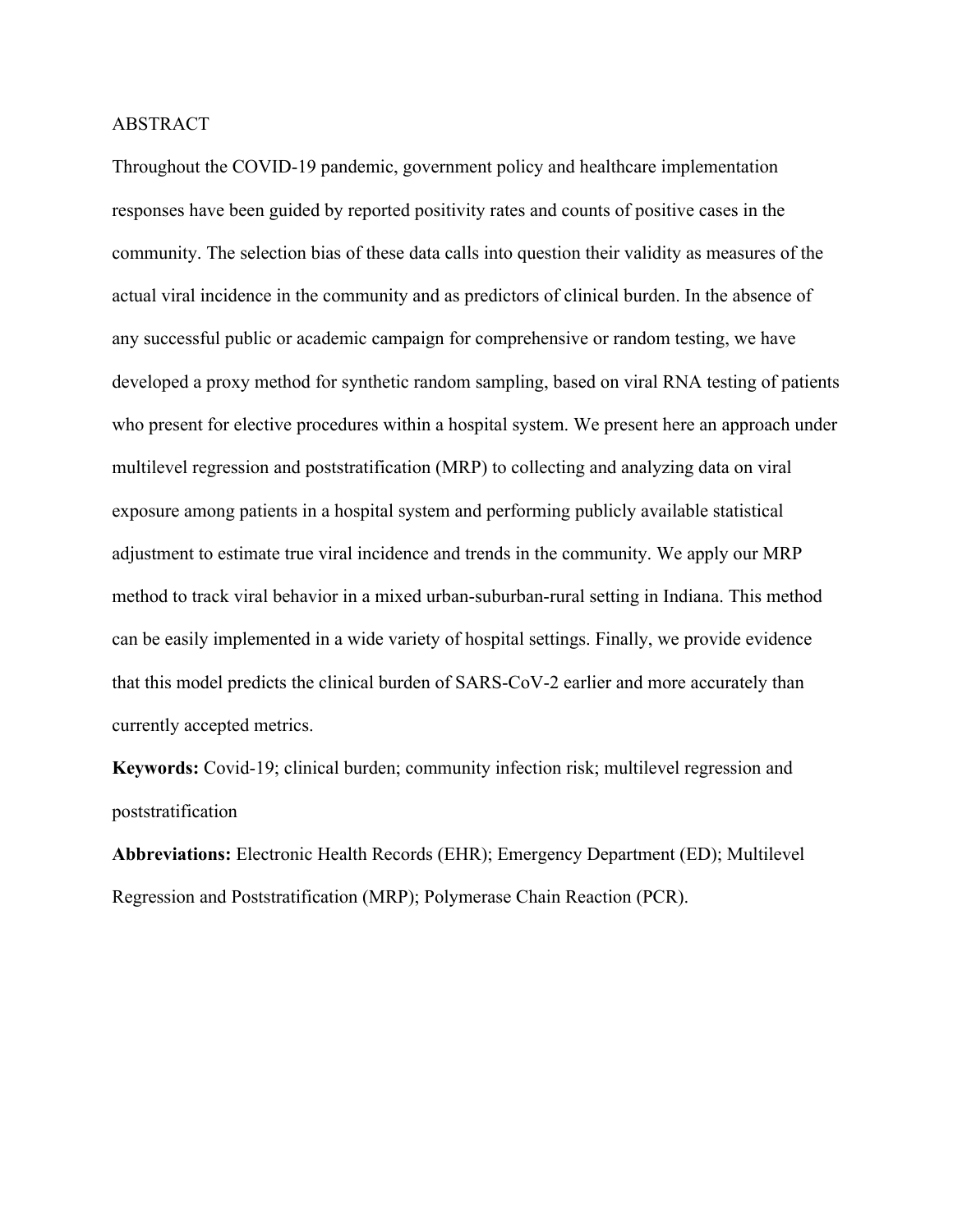## INTRODUCTION

Early knowledge of incidence and trends of viral transmission in communities is crucial, but in the absence of universal screening or random testing, interested parties have been left to extrapolate impressions of community viral behavior from nonrepresentative data. Public health professionals have relied on state-sourced positivity rates and raw numbers of positive tests in any given jurisdiction as proxies for the true viral burden. Unfortunately, these presumed proxies are subject to significant selection bias, as most testing protocols understandably target symptomatic and presumed-exposed populations. Further, tests have been applied with different criteria over time and geography according to test availability, perceived community viral burden, and disparate clinical or political testing norms. The uncontrolled nature of the data raises questions or criticism about their validity as determinants of policy that delimits clinical or economic behavior. Absent broad randomized testing—which has not occurred and does not seem to be forthcoming—we need a means of normalizing currently available data to better track trends in the true underlying incidence, either as a more reliable metric or as a reassurance of the validity of our current ones in predicting clinical behavior of SARS-CoV-2.

In the present article, we apply multilevel regression and poststratification (MRP), a standard adjustment method used in survey research that is particularly effective when sample sizes are small in some demographic or geographic slices of the data (1, 2). MRP has increasingly been shown to be useful in public health surveys, and has even been shown to be successful in highly unrepresentative probability or non-probability samples (3-5). We work with data from the Community Hospital group in Indiana, which serves an urban-suburban-rural mix of patients. COVID testing was already being performed for patients in this hospital system, and it was relatively costless to augment this data collection with the statistical analysis presented here. For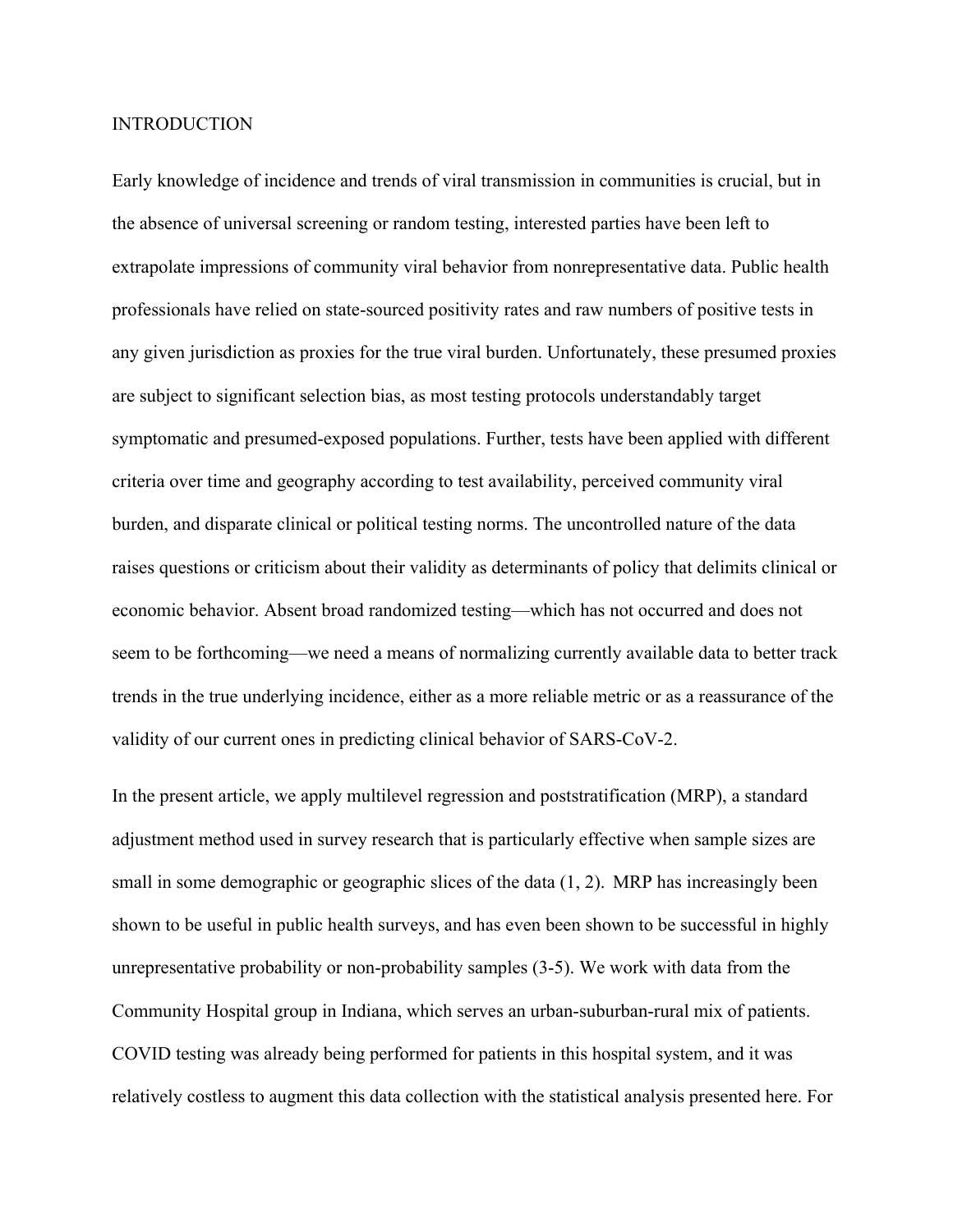this reason, we believe that this method can be easily implemented in a wide variety of hospital settings.

### **METHODS**

# Study Data and Sample

Upon reopening to elective medical and surgical procedures after the early spring COVID-19 outbreak, clinical professionals in our hospital system were sufficiently concerned about asymptomatic viral shedding to test all patients for acute viral infection before performing any such procedure. All elective patients for invasive procedures are presumptively asymptomatic, as any potential surgical patient acknowledging symptoms or presenting a recent history of known viral exposure would have the procedure canceled or deferred. All prospective surgical (and other invasive procedure) patients in our hospital system were subjected to a preoperative evaluation of these issues and excluded if they showed evidence of symptoms or exposure.

This population presented a potentially valuable resource. There is a broad age, racial/ethnic, and economic diversity to this group, and its only overt correlation to disease status is that it is specifically selected for a lack of symptoms and a negative exposure history. Though not ideal, this group is a promising proxy for the general community. SARS-CoV-2 has clearly shown the ability to spread throughout the population via both asymptomatic and symptomatic infection. If we were to assume the as yet unverified but reasonable hypothesis that, for any uniform demographic, the ratio of asymptomatic-to-symptomatic viral infection is constant, then the asymptomatic population in a community would vary in a strict ratio with overall prevalence, and could therefore serve as an excellent proxy for true viral incidence. The trending of asymptomatic infection would be expected to be strictly proportional to clinical infection.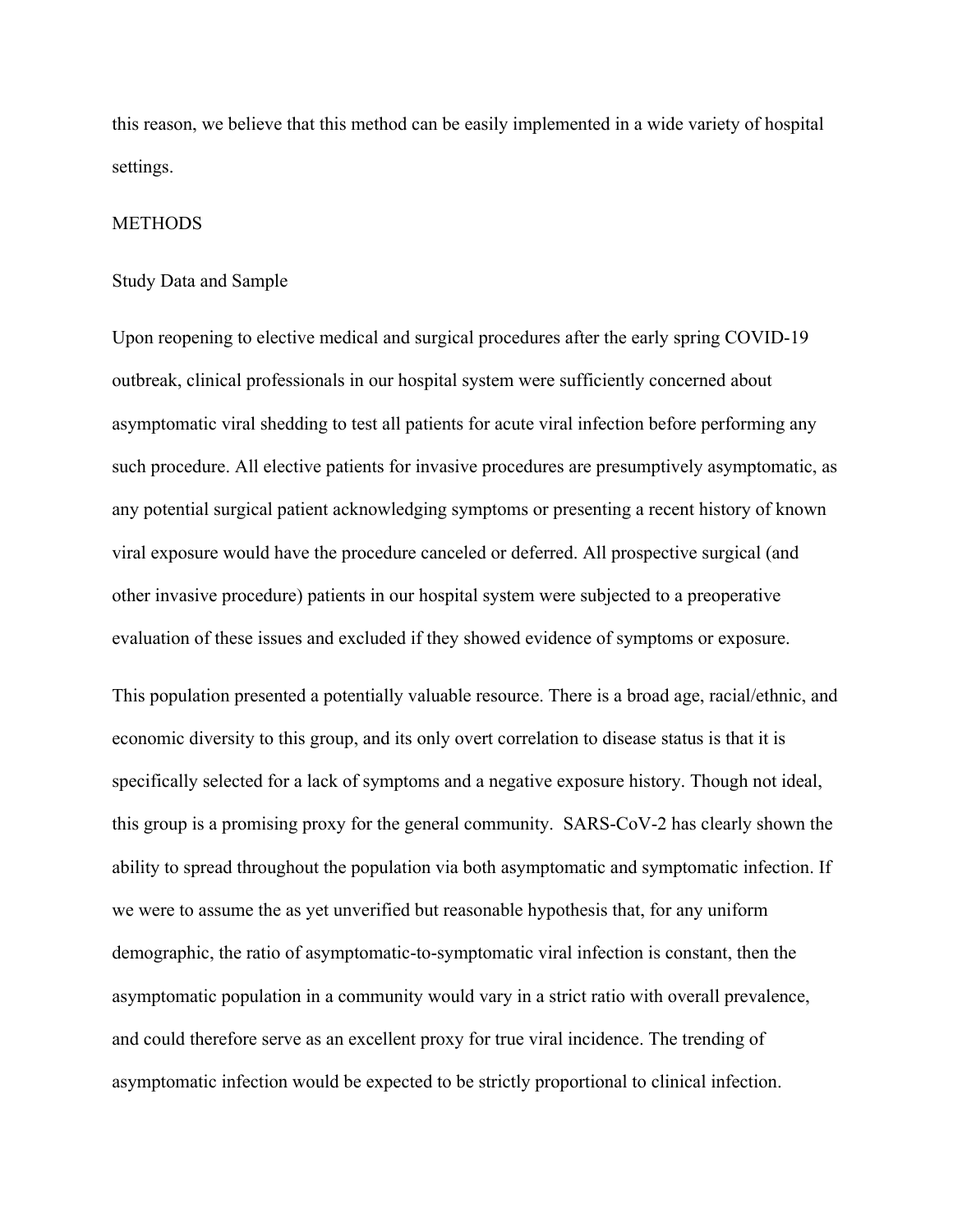Of crucial importance, our sample group varies from a true random sample in predictable ways. It is selected rigorously for asymptomatic/non-exposed status, and age, racial/ethnic, and geographic demographics are well documented in the hospital electronic health records (EHR). It remains only to normalize our sample to the demographics of the larger community to represent the general population.

## Measures

We subjected all patients to polymerase chain reaction (PCR) testing for viral RNA, 4 days before their intended procedure. Samples were submitted to LabCorp for analysis using the Roche cobas system. A 70% clinical sensitivity is presumed for this test, based on near 100% internal agreement with positive controls on in vitro analytics(6) and broadly observed clinical performance of PCR testing throughout the pandemic (7); however, asymptomatic and presymptomatic patients may be harder to detect than predicted by these analytic data, as dates of infection as well as symptom status/onset are known to have a large effect on sensitivity (8). These effects would need to be acknowledged and, to the degree possible, accounted for in the model. Specificity is near 100%, with false positives likely generated only by crosscontamination or switched samples. These false positives become important only when underlying prevalence is near zero (9), as was the case for our community this summer.

#### Statistical Analysis

We are interested in rates of SARS-CoV-2 infection in two populations: 1) Individuals undergoing care within the hospital system as patients, and 2) the community from which the hospital draws as a whole. In addition to adjusting for measurement error associated with PCR testing for SARS-CoV-2 infection, we need to generate standardized estimates that reflect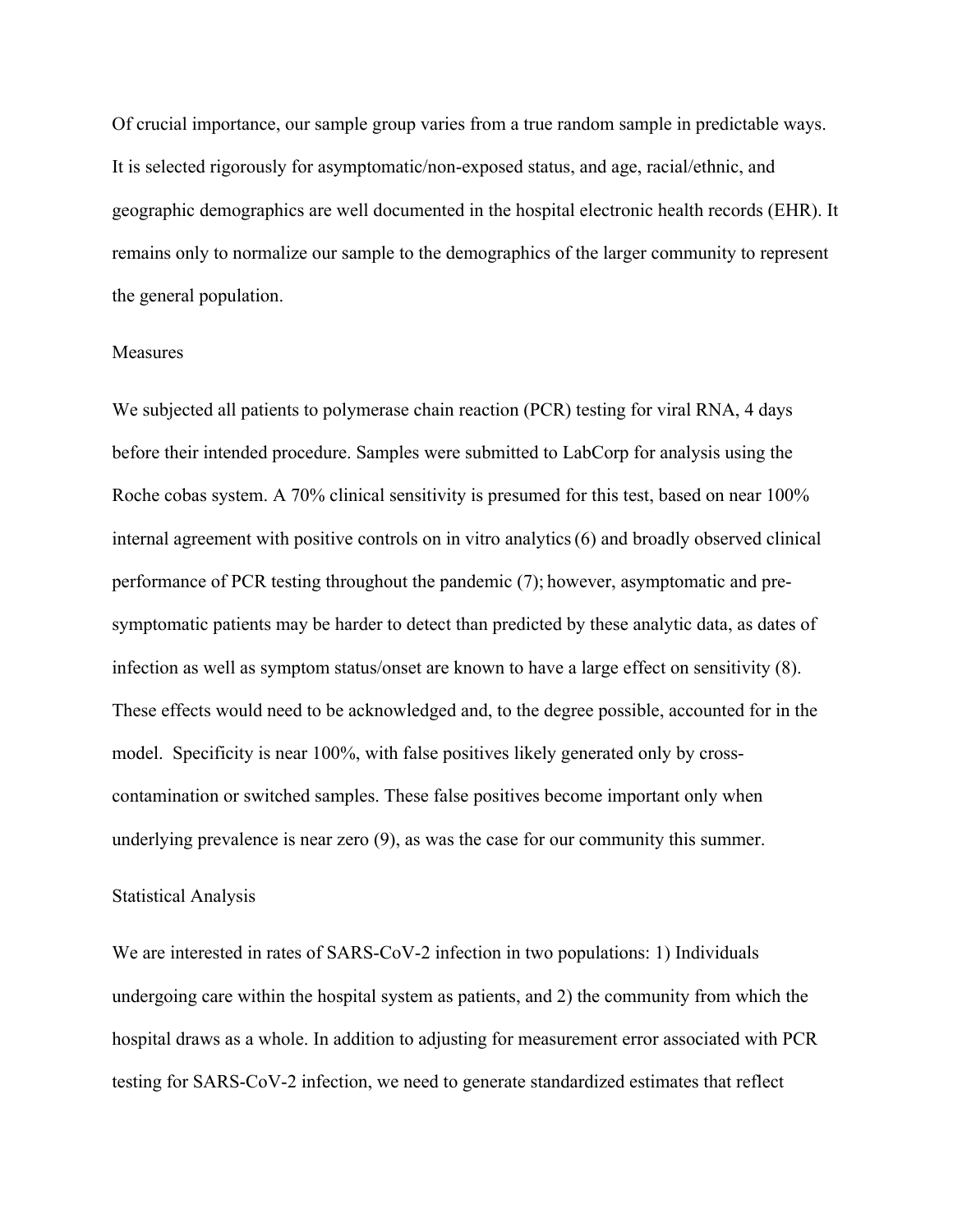prevalence in the populations of interest rather than merely our sample of elective surgery patients we are drawing on. We anticipate that this sample of asymptomatic patients is a fairly representative group of the community-at-large, but also expect that poststratification to the target population with matching sociodemographics would help enhance the accuracy of our conclusions.

We use a Bayesian approach to account for unknown sensitivity and specificity and apply MRP to testing records for population representation, here using the following adjustment variables: sex, age (0-17, 18-34, 35-64, 65-74, and 75+), race (white, black, and other), and county (Lake and Porter). MRP has two key steps: 1) fit a multilevel model for the prevalence with the adjustment variables based on the testing data; and 2) poststratify using the population distribution of the adjustment variables, yielding prevalence estimates in the target population.

We poststratify to two different populations: patients in the hospital database (those who have historically and currently obtained care in our regional hospital system) and residents of Lake/Porter County, Indiana. For the hospital, we use the EHR database to represent the population of patients from three hospitals in the Community Health System (Community Hospital, St. Catherine Hospital, and St. Mary Medical Center). For the community, we use the American Community Survey 2014-2018 data from the two counties.

We particularly care about changes in viral incidence over time. Indeed, even if our demographic and geographic adjustment is suspect (given systematic differences between sample and populations), the greatest clinical utility lies in being able to predict how much the clinical burden present today is likely to change in the future. Here, the adjustment may be particularly important, as the mix of patients has changed somewhat during the study interval.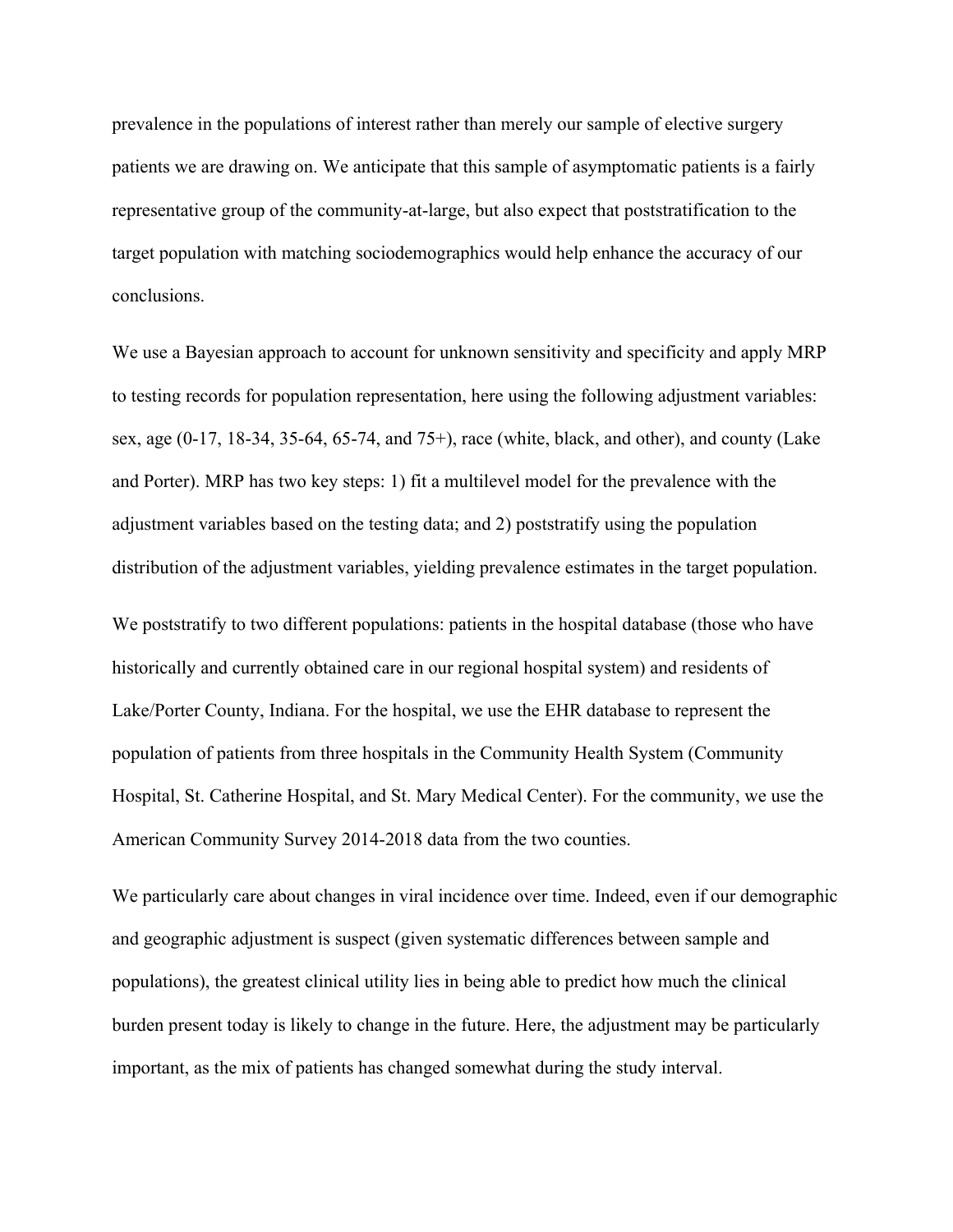We denote the test result for individual i as  $y_i$ , where  $y_i = 1$  indicating a positive result and  $y_i =$ 0 indicating negative. Let  $p_i = Pr(y_i = 1)$  be the probability that this person tests positive. The analytic incidence  $p_i$  is a function of the sensitivity, specificity, and the true viral incidence  $\pi_i$ for individual i:  $p_i = (1 - \gamma)(1 - \pi_i) + \delta \pi_i$ . We fit a logistic regression for  $\pi_i$  with covariates including sex, age, race, county, time, and the two-way interaction between sex and age. Using the model-predicted incidence  $\hat{\pi}_i$ , we apply the sociodemographic distributions in the hospital system and the community to generate the population level prevalence estimates, as the poststratification step in MRP. More statistical details are included in the Supplement.

We perform all computations in Stan and R; data and code are available at https://github.com/yajuansi-sophie/covid19-mrp.

# Assumptions and Conjectures

We began the data collection with a few hypotheses or speculations. First, we expected that the ratio between asymptomatic and symptomatic patients would be relatively constant, for a uniform demographic distribution specific to age, gender, and race/ethnicity. Second, we anticipated that changes in PCR positivity among asymptomatic individuals would precede changes in symptomatic PCR-detected infections by several days, because of the known temporal relationship of viral shedding to the onset of clinical disease (10). Third, these hypotheses would imply that trends in our asymptomatic SARS-COV-2 infections would predict the behavior of the virus within the community as a whole. To this end, we wish to determine whether our model mirrors or predicts hospitalization rates in our area as a proxy for clinical viral burden.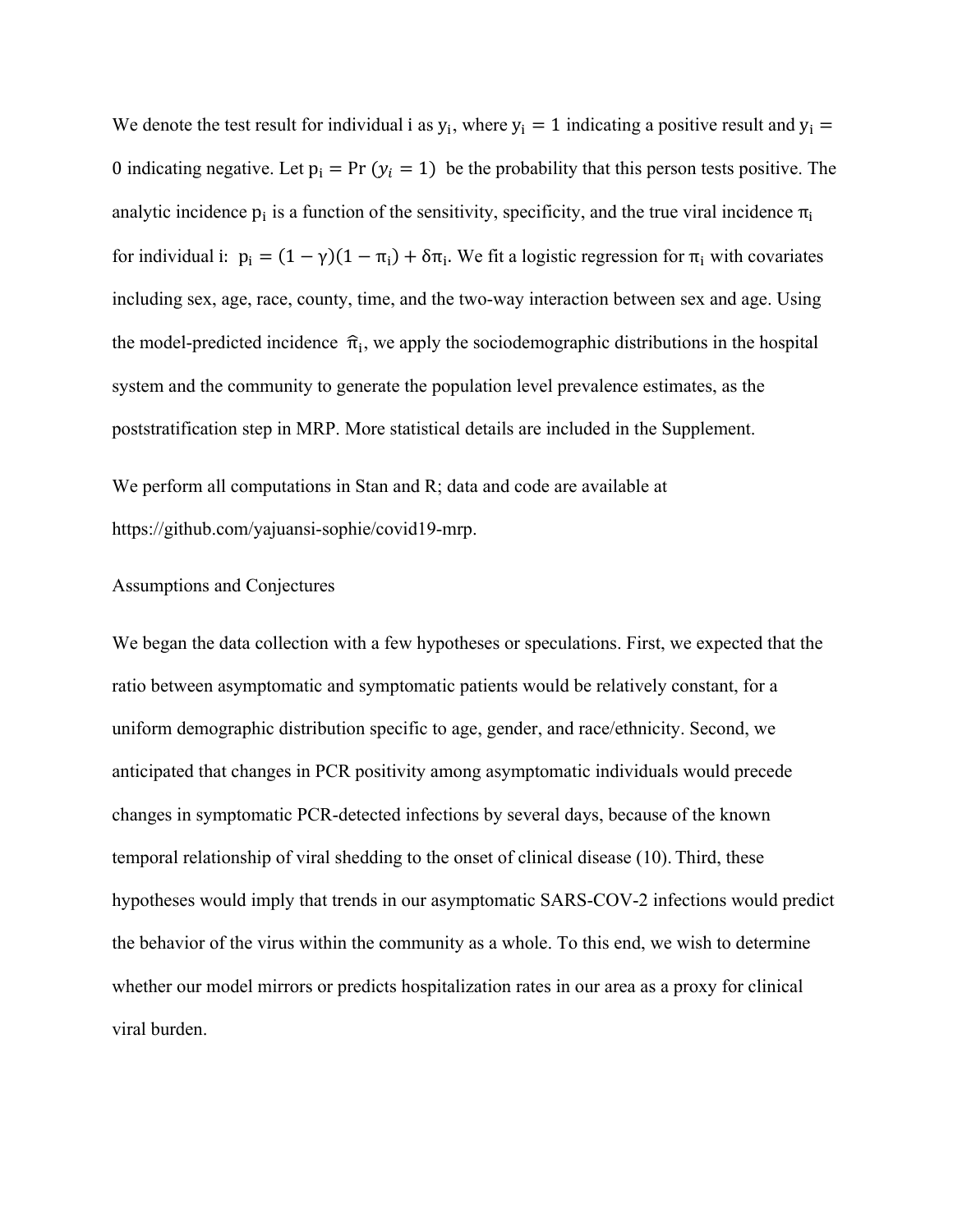In summary, we anticipated that appropriate modeling of the PCR dataset would allow us to measure changes in acute infection incidence as an early warning metric to grasp the developing trend of the disease, or at least in concert with any changes. Further, we aimed to evaluate the validity of positivity and counts of positive cases as metrics to predict clinical burden.

Our primary goal is to track SARS-CoV-2 infection prevalence over time, and to do so in a reliable way. We are assuming that the ratio of the number of asymptomatic patients to that of the symptomatic patients is fixed. We would then need to normalize each group from the sample demographics to true demographics via MRP. Once that is accomplished, we posit that our metric represents an appropriate approximation of a true random sample. In particular, it either is superior to what is being done now (tracking positivity and overall positive case numbers) or it provides a respectable metric to verify that those currently used data are reasonable approximations of fact. All of our data representations should either support one of those contentions, or provide evidence supporting or refuting critiques of our approach. To that end, we need to follow prevalence changes over time, but verify (through MRP and statistical analysis) that these trends are real changes in the community and not changes in the sample demographics. We then need to compare the MRP normalized trends in our model with currently employed metrics of viral prevalence trends: namely, positivity rates and numbers of positive tests in the community. Finally, we compare these metrics with hospitalization rates to determine how predictive our model and the current metrics may be of the community clinical burden of the virus.

# RESULTS

# Demographic Stability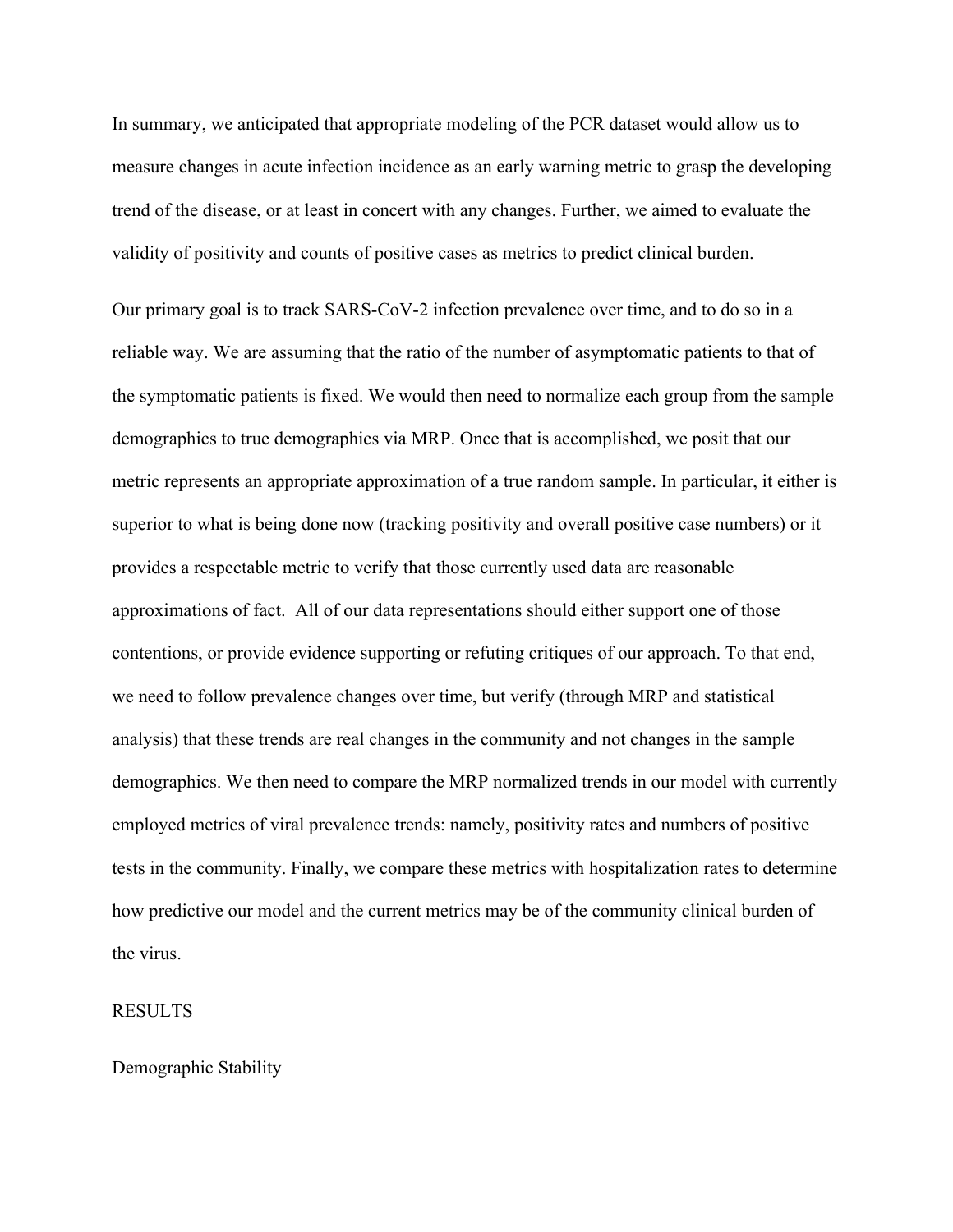We collect the preoperative PCR test time and results of patients in the hospital system, and demographic/geographic information including sex, age, race, and counties. As one of our study interests was to compare the analytic value of our method to established symptomatic testing metrics, we collected the records for both asymptomatic presurgical and symptomatic patients tested within our hospital system, where the asymptomatic patients are assumed as our proxy sample to the target population. Our data include daily records from Apr 28 to Nov 30, 2020, representing 23,412 asymptomatic and 9333 symptomatic patients who received PCR tests. We poststratified the patients with tests to the 35,838 hospital EHR records in 2019 and the 654,890 community residents in Lake and Porter counties. Table 1 summarizes the test results and sociodemographic distributions, as well as the sociodemographics in the hospital system and the community, thus illustrating the discrepancy between the sample and the population.

The observed incidence rates are quite naturally different between the PCR tests: 1.1% for asymptomatic patients and 24% for symptomatic patients. As compared to the hospital system patients, asymptomatic patients with PCR tests tend to be female, middle-aged (35-64) or old (65-74), and white. For this reason, neither the hospital patients nor the asymptomatic patients serve as a precise representation of the community population, in particular with an undercoverage for young, male, and nonwhite residents. These differences are not large (Table 1); nonetheless, they are potential sources of error if not accounted for in our statistical model, and can also interfere with estimates of trends if the demographic breakdown of hospital patients varies over time. Furthermore, the county representation is unbalanced. Some patients are from south Cook County, Illinois, and are grouped into the Lake County as a proxy. Fortunately for our analysis, these contiguous communities have similar socioeconomic and ethnic demographics.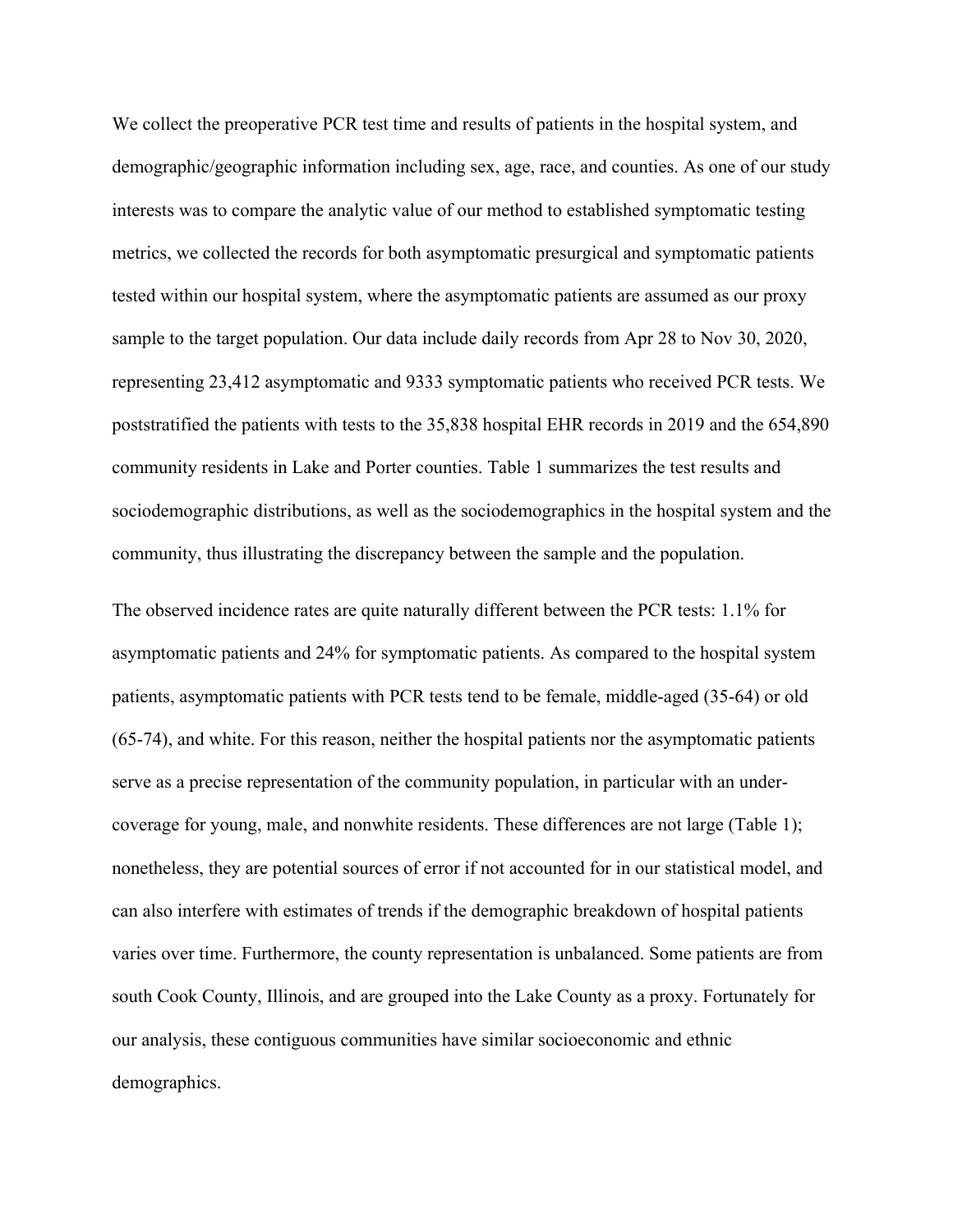Figure 1 presents the observed PCR test incidence over time for asymptomatic and symptomatic patients. The two groups present different prevalence magnitudes and trends. The prevalence changed over time with low values until September, then we see an increasing trend, with a spike at the end of October, and a decrease in November.

We examine the observed sociodemographic distributions of asymptomatic and symptomatic patients receiving PCR tests over time and find that the asymptomatic patients' profiling is stable, while the sample decomposition of the symptomatic patients changes over time. Details are presented in eFigure 1 of the Supplement. This discrepancy provides supporting evidence for our pre-study hypothesis that we should treat the asymptomatic samples as a substantially better proxy sample of the target hospital or community population than the corresponding symptomatic data. The variation of prevalence could be due to various sample decompositions across time, but variation in thresholds for testing symptomatic people over time and demographic is certainly a likely factor. Overall, our analysis here calls into question relying upon symptomatic data trends—as is currently the norm—in understanding the underlying true viral trends in the community and argues that asymptomatic testing is likely to be a superior proxy.

To correct for discrepancies between the sample demographics and those of the community at large, as necessitated by the above observations, we next apply MRP to model the incidence and poststratify to the hospital and community population for representative prevalence estimates. The outputs are given in Figure 2. For asymptomatic patients, the estimated positive PCR test prevalence is lower than the raw value after a spike between May 19 and May 25 and generally lower than 0.5% through September 28. These findings reflect a low observed clinical burden of COVID-19 in our community after the initial March-April outbreak; see District 1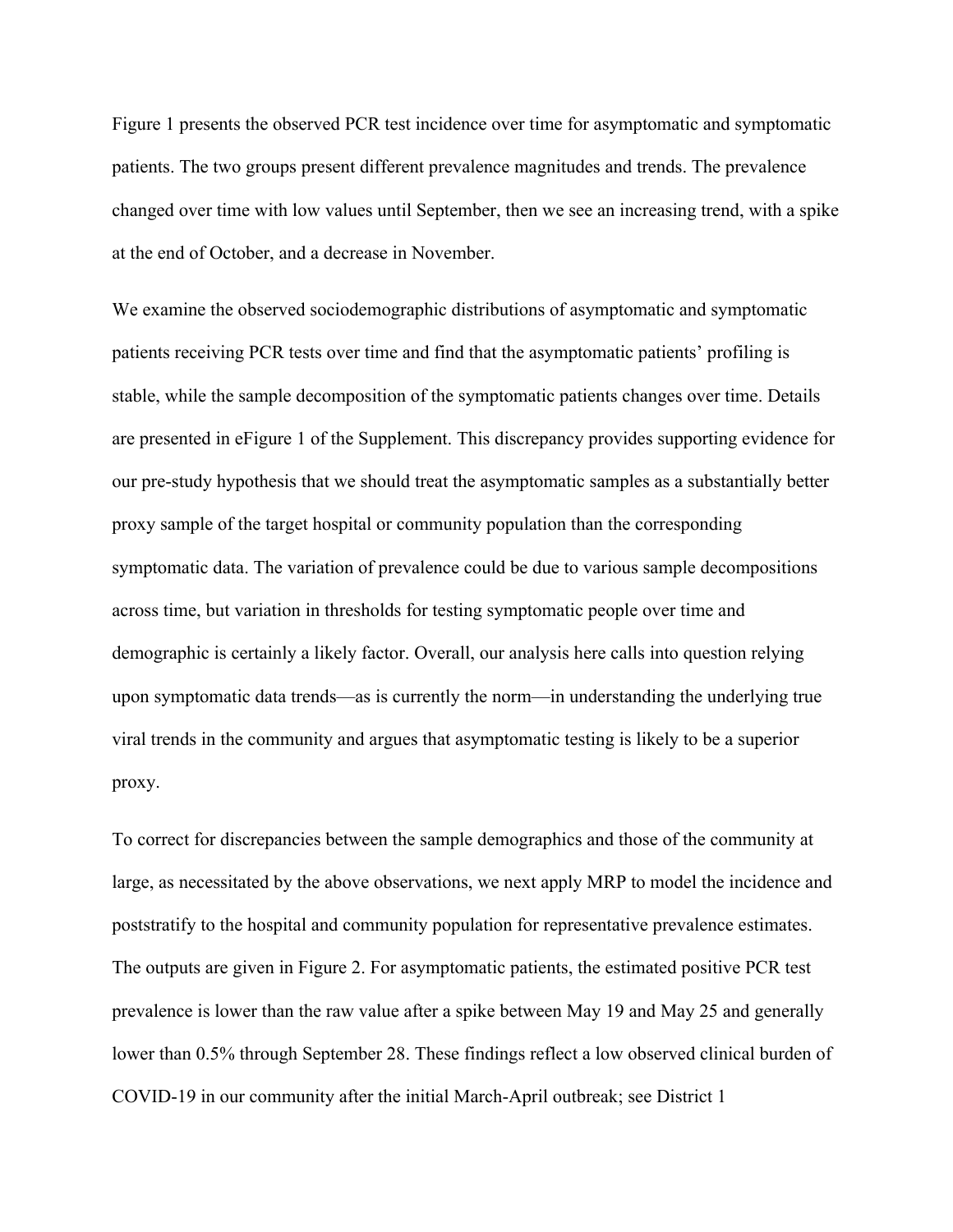hospitalization (11) in Figure 3. We observe an increasing trend in October and then decreasing throughout November, with MRP adjusted rates inflated significantly.

#### Prediction metrics of clinical burden

Figure 3 compares the MRP estimates of asymptomatic patients with the publicly released prevalence data in District 1, where our hospital system is located, and the state hospital bed occupancy rate. The district-level prevalence is higher than that of MRP estimates, as expected, since the state data largely involves the testing of symptomatic patients. The two prevalence rates both have an increasing trend since September, but deviate in November, where MRP estimates start decreasing. The occupancy rate of hospital beds in the data generally follows a similar trend but presents a lower increasing rate in November than the prevalence in District 1. We observe that MRP asymptomatic data are able to predict clinical behavior a week or two earlier than the District 1 prevalence data.

To test this conjecture, we focus on the September through November interval as that timeframe encompasses all of the observed growth in viral burden after very low levels throughout late spring and the summer. We are interested in evaluating whether MRP-adjusted asymptomatic patients could track SARS-CoV-2 related hospitalization rates—as measured by counts of hospitalizations and emergency department (ED) visits—better than the currently applied metrics within our counties: positivity rate and counts of positive cases. As noted, our expectation was that hospitalization census would lag viral incidence by a week or more. Further, we anticipated that ED COVID-19 visits would track actual viral incidence, perhaps with a few days' lag. These inferences follow from known lag times from exposure to symptoms to serious illness (10).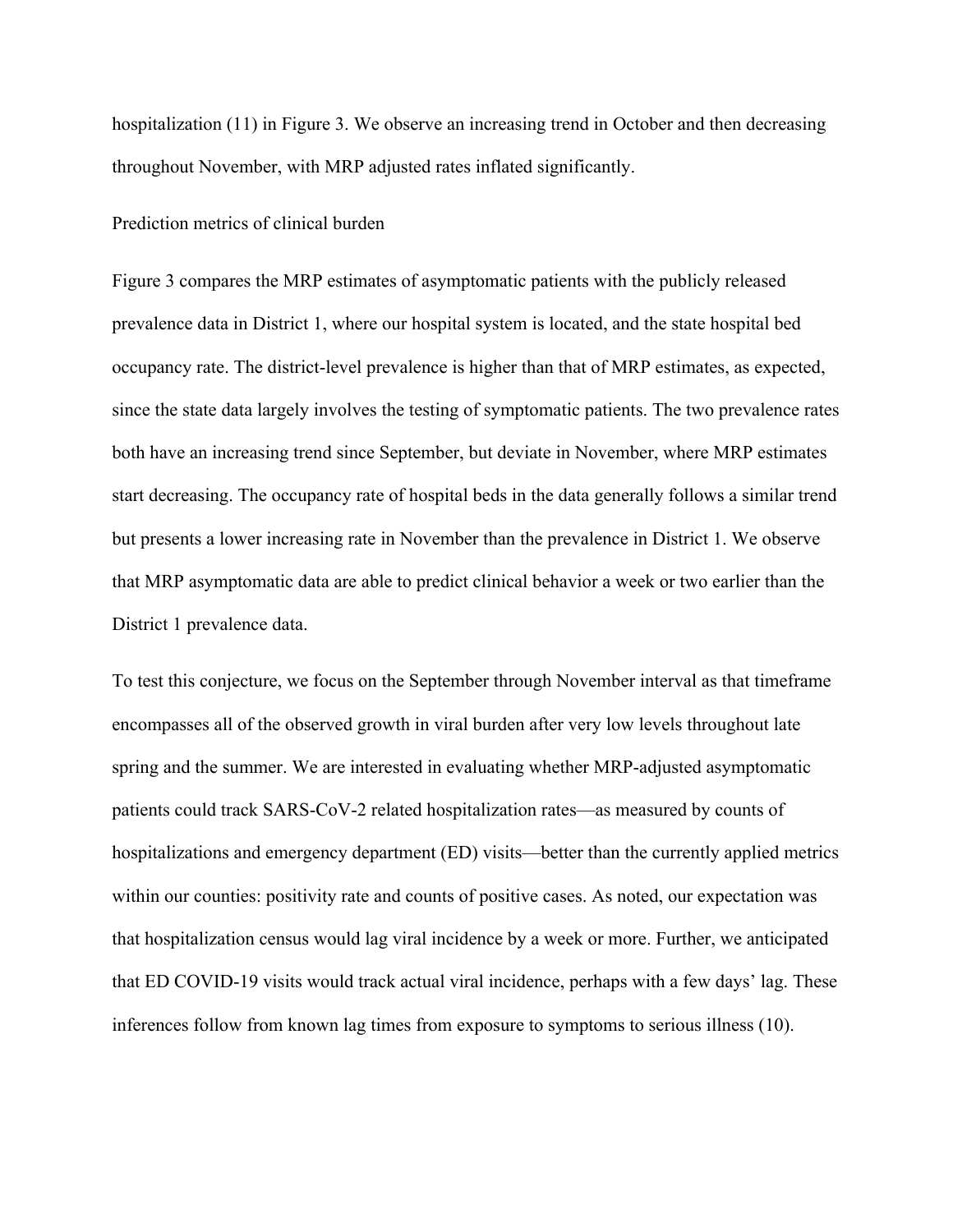Our side-by-side analysis is illustrated in Figure 4. Each plot shows the week-to-week trend of the available metrics (MRP asymptomatic, positivity rate, and the number positive cases) and those of hospitalization rates (the number of hospitalizations and ED visits) within Lake and Porter Counties. All three metrics parallel hospitalization through September up until mid-October, after which the growth in positivity and counts of positive cases far outstrip the growth in hospitalization while the MRP data remains in strict parallel throughout. Further, the MRP estimates track even better with the ED visits. The hospitalization census data, on the other hand, show a 1-week lag. Indeed, we begin to see some decrease in the MRP adjusted asymptomatic positives in November that parallels a decrease in hospitalization while the generally accepted state metrics continue to increase and even accelerate. These data suggest that ongoing increases in District 1 positive testing metrics may simply be artifacts of the test selection process, rather than actual growth in the viral spread. Overall, a comparison of trends shows that symptomatic positive cases only begin to decrease at the time hospital census does, and fully a week after ED visits do. Positivity rate does not identify the apparent decrease in clinical burden and has in fact accelerated through that decrease.

## DISCUSSION

Our analysis indicates that applying our MRP normalization to data on the prevalence of asymptomatic SARS-CoV-2 infection produces a valuable leading indicator of hospital and community risk. When we set out to create a model for tracking viral incidence, we recognized substantial shortcomings in the available testing and its interpretation. While state data has become much richer and testing protocols more uniform since we started applying our model, selection bias is still a substantial concern. To that end, our goal for this study was to develop an easily implemented testing strategy—available to any hospital system—that, after demographic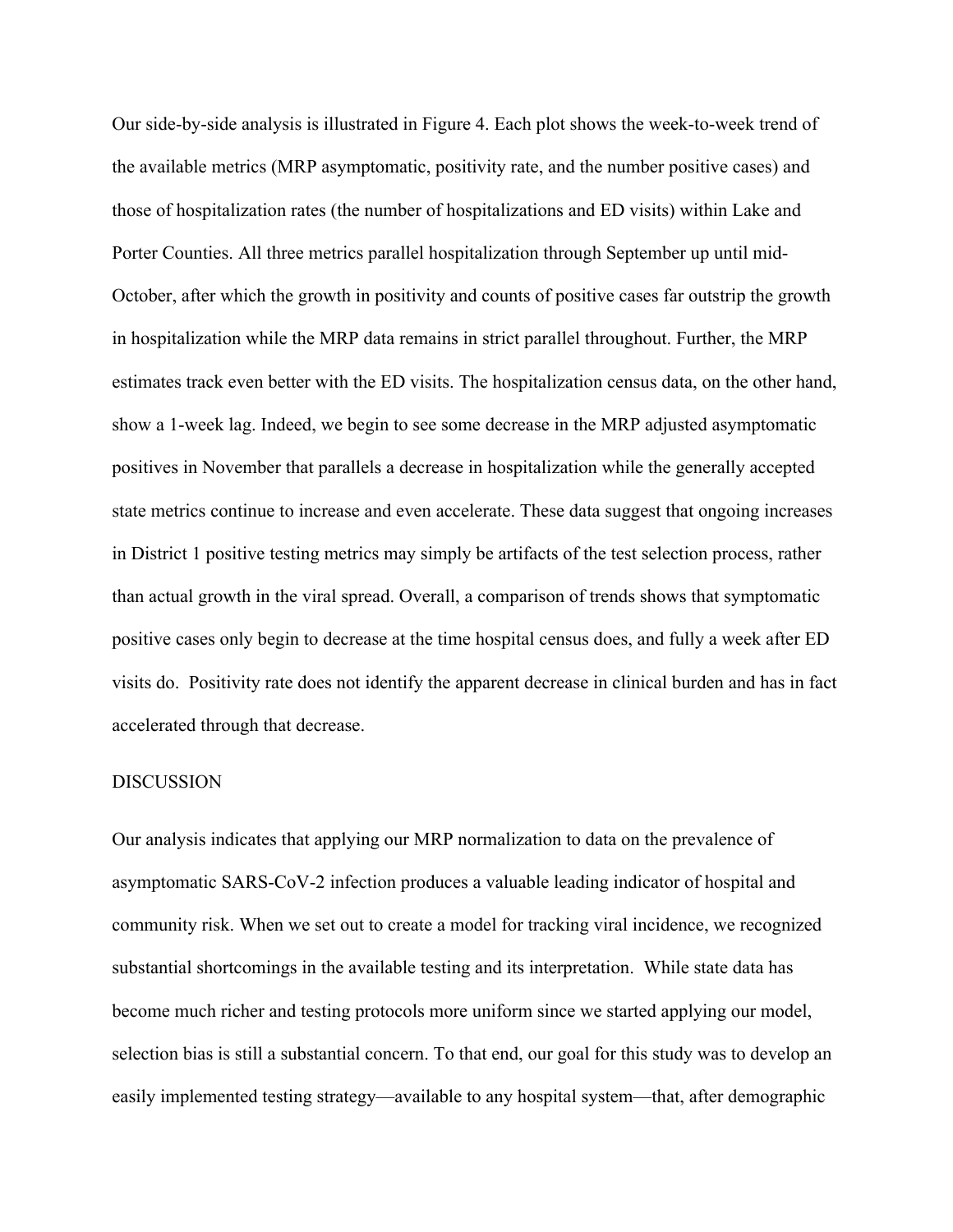and geographic adjustment, could reasonably approximate a representative sample. In so doing, we hoped to assess the reliability of currently accepted metrics in their prediction of virus trends and, if possible, to improve our ability to anticipate those trends.

The asymptomatic preoperative patients we identify with our protocol are a favorable group to build upon. All sizable hospital systems have a ready-made group of such patients who can produce a large number of data points quite rapidly. As patients continue to seek medical procedures, the population continues to naturally expand over time, and lends itself to trending data. In our nearly 900-bed hospital system, we have thus far generated over 20,000 data points over 31 weeks, representing a community of approximately 700,000 residents. The weekly number of data points has been fairly stable over time, and that observation is likely similar to many hospital systems. We have demonstrated that this sample population is fairly representative of the community demographics as a whole and that there has been minimal sample decomposition over time. That this population stability is not matched by similar demographic stability in the symptomatic population and that we are able to employ MRP to account for any demographic skew and instability in our own protocol both strongly argue that our model is far more representative of random sampling than the currently employed positive case and positivity data. We argue that hospital-based asymptomatic testing with MRP is a more reliably random metric than any currently available and is easily generated from the routine testing of patients prior to their scheduled procedures.

Having established a reasonable statistical validity for our model, we wished to use it to measure the reliability of current state-based metrics. In a general sense, our analysis finds that in our community, all of the metrics trend similarly during viral surges. Broadly speaking, we would support the current view that numbers of positive cases and positivity both remain relatively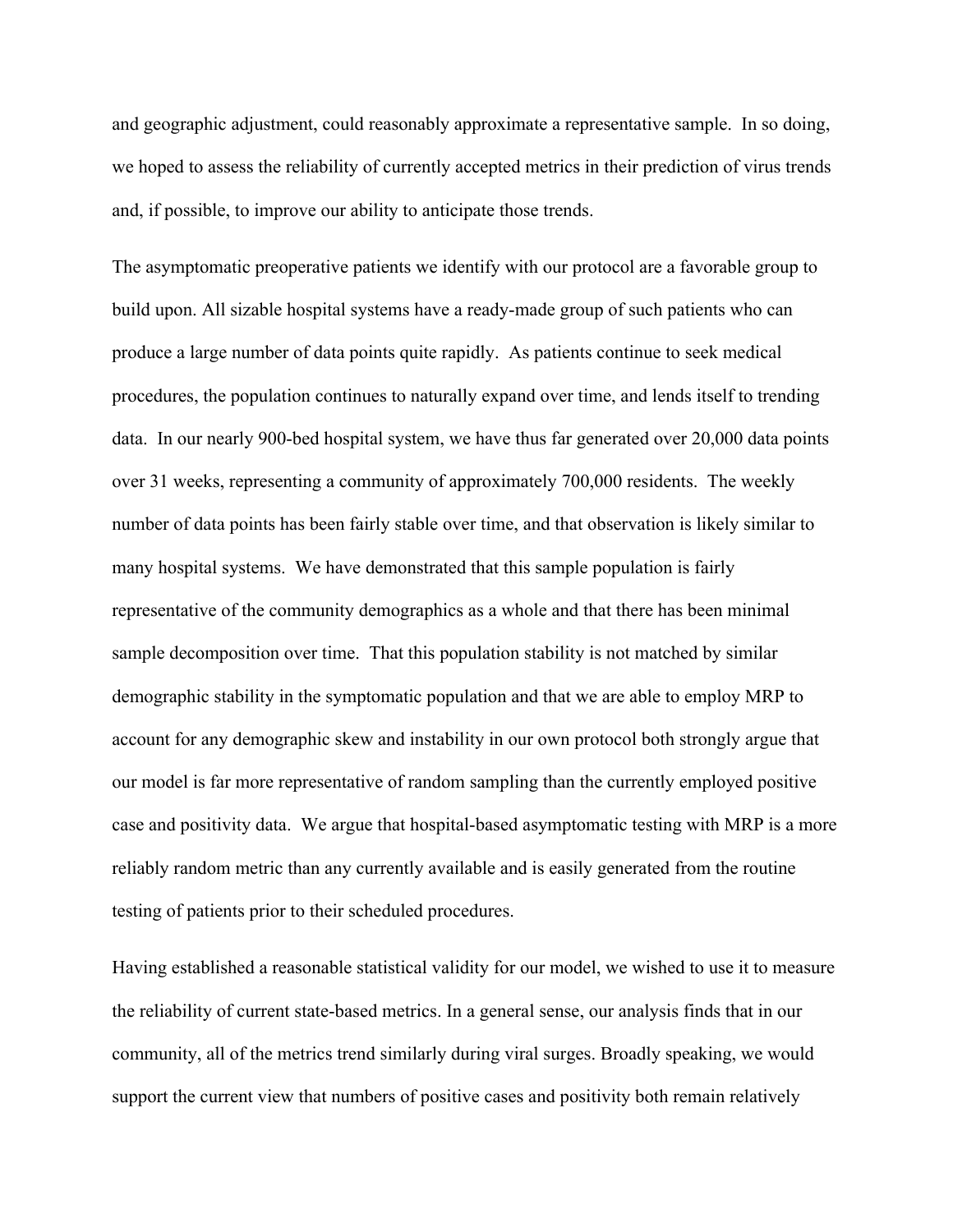stable during periods that our pseudorandom proxy method predicts to be stable and have increased during periods that our proxy predicts show true viral increases. Since the beginning of our study in early May, there have been significant changes in test availability and certainly anecdotal evidence that the indications for testing have changed quite a bit as well. Consequently, the number of tests and clinical indications for testing have almost certainly both increased considerably over that interval, but the patterns cited above have remained stable. For that reason, we feel that there are good reasons to believe that the validity of positive case counts and positivity as metrics for viral spread is, in the event, relatively insensitive to test numbers, test availability, and clinical thresholds for testing, at least in our community.

Finally, we wanted to test each of these metrics as predictors of clinical burden. During the entire study period, we have used our model to predict clinical needs: staffing, bed and ventilator availability, personal protection equipment supplies, and so forth. Our general observation was that this proxy provided us some useful lead time to prepare for the virus. When we compare our model's behavior to that of the standard metrics, we find it to be generally a better predictor of clinical burden. The effect is best seen in our November data. During the week of November 3- 10, we were able to predict that viral transmission was decreasing and that our hospitalization was likely to be at or near its peak. Comparison of our model with ED COVID presentations in our area demonstrates quite a precise correlation. It is clear that new acute presentations correlate quite precisely with our metric, and that these changes occur about a week before positive cases and hospitalization census data change. Further, we see positivity rates continue to rise in our area well past the time that our metric and numbers of positive cases have declined. Given that ED visits and hospitalization census rates have also declined in that interval, we find that our model and the number of positive cases appear to be much better and more current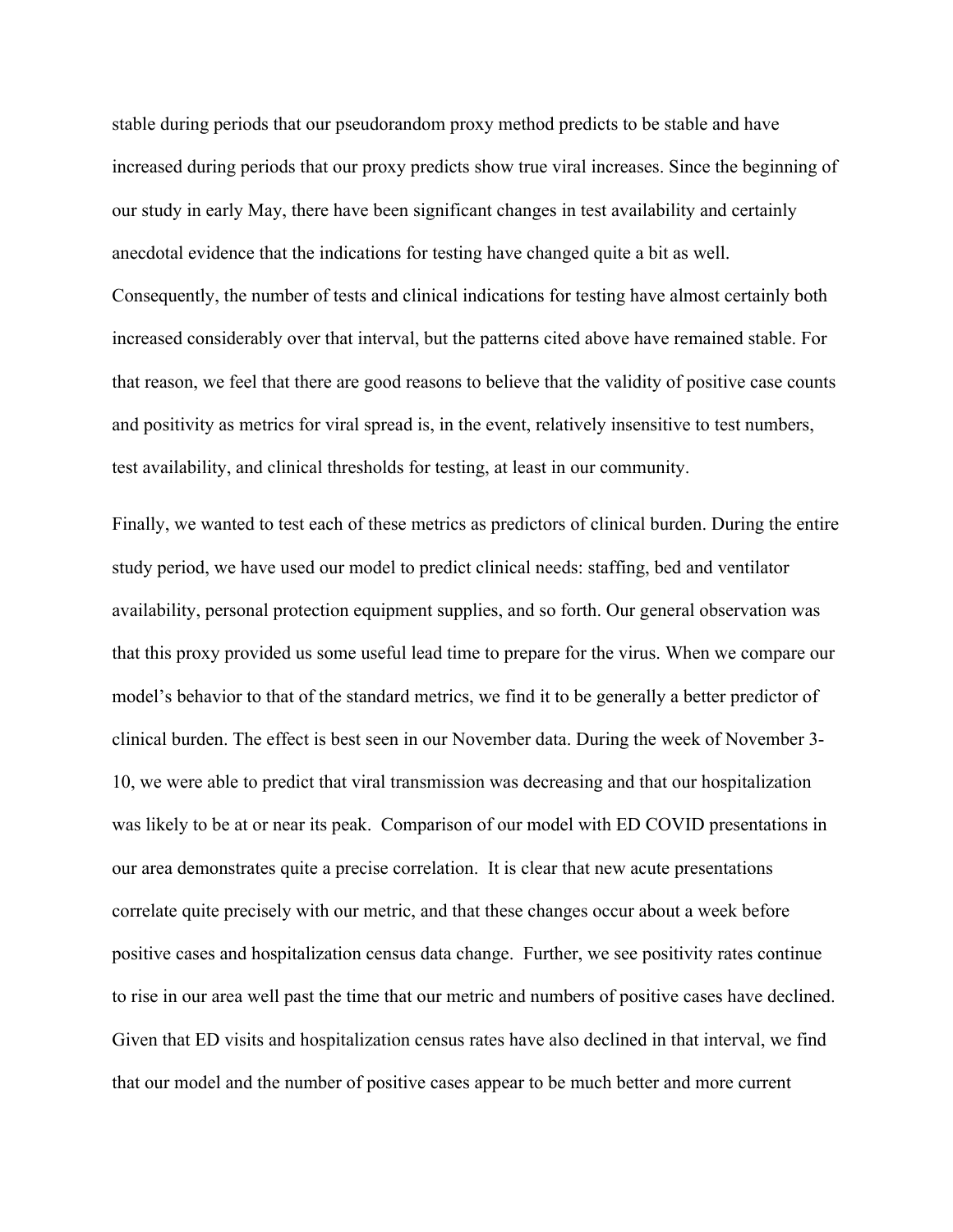predictors of the true viral clinical burden than positivity rates are. Our best evidence is that our model of asymptomatic testing provides about a one-week lead time on predicting hospitalization than numbers of positive cases, currently the best available broadly-used metric and that both substantially improve upon the utility of positivity rates.

In dealing with a case surge, the extra week of preparedness has been useful and nontrivial. The great benefit may also accrue from recognizing decreased transmission earlier, as we feel the model is able to do, as it may allow for opening up of needed clinical services and socioeconomic commerce in a community earlier than might otherwise be contemplated. In this sense, adherence to positivity rates may be particularly damaging.

We believe our model to be easily generalizable to many hospital systems. As discussed, the sample population and testing regime are readily available, likely to be reasonably representative and stable demographically over time, and easily normalized to true community demographics using the MRP code that we have made available (https://github.com/yajuansi-sophie/covid19 mrp). We feel that this approach represents a simple proxy for random sampling for any community that chooses to employ it. Further benefits might be gained by combining information from different hospital systems. The best way forward might be for individual hospitals and medical groups to gather and analyze their data as we propose in this article, with all the (de-identified) data shared in a common public repository, so that it would be possible for researchers to learn more by analyzing trends as they develop in the pooled dataset. This could be similar to other national data pooling efforts such as in the United States and Israel (12-13).

In addition, though, we demonstrate the clinical utility of less rigorous approaches as well. Should a system choose to track its patients according to our testing protocol, but not incorporate the MRP adjustments, the relative stability of the population demographics suggests that the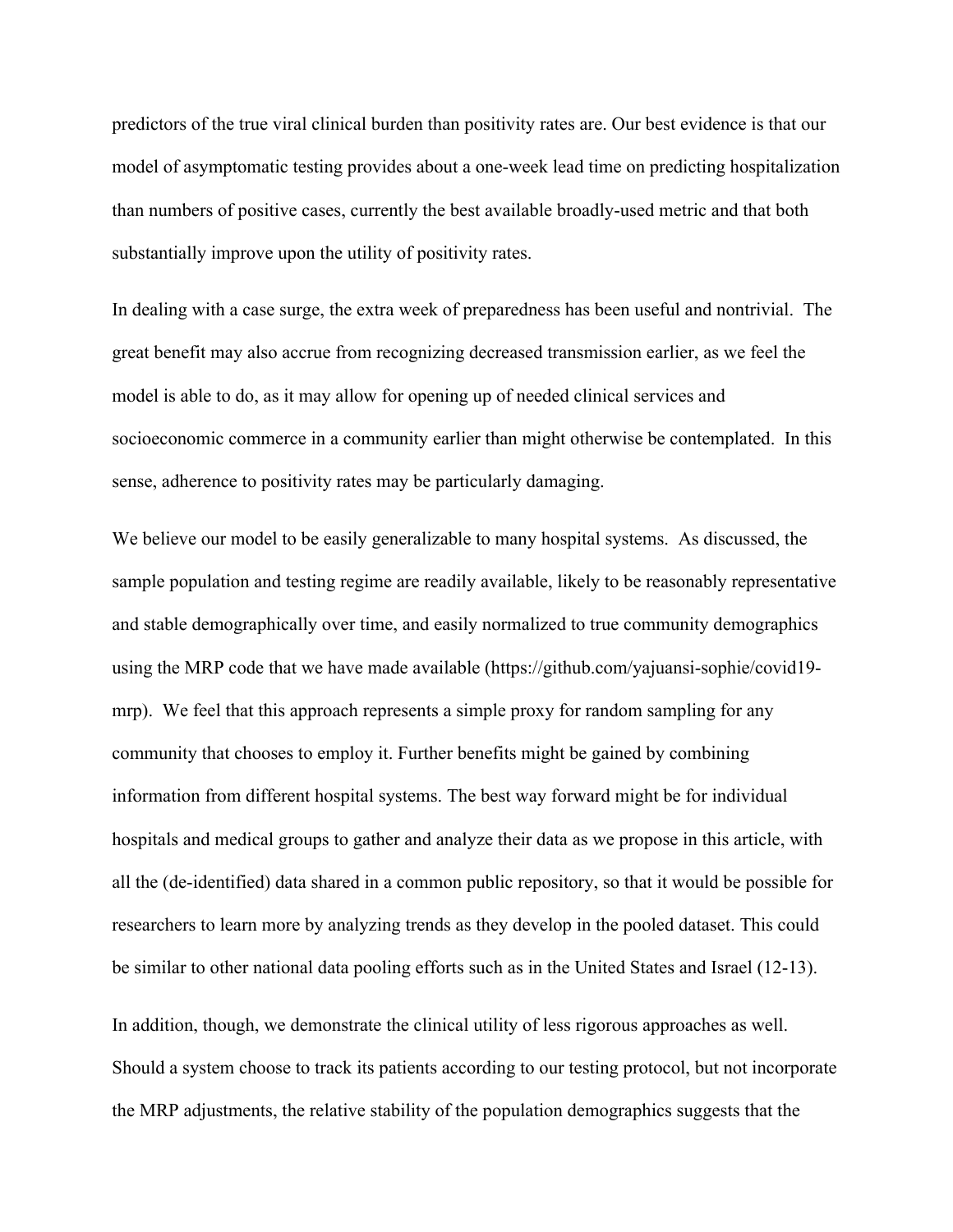trends remain quite valid. Our internal data have shown potentially strong effects of age and racial/ethnic status on our metric (data not shown) so that one would need to ensure at least reasonable stability of those particular traits to trust observed raw trends without formal MRP adjustment. We also find that while results depend strongly on the sensitivity of the test being employed, the trends in the results do not (details in the Supplement).

This finding is encouraging for longer-term monitoring. Very inexpensive antigen testing is now becoming broadly available. These tests may be less sensitive or more time-specific than the PCR-based RNA testing we have been using and therefore less able to verify the true magnitude of viral spread. Nonetheless, our data show that they will likely function perfectly well to follow viral transmission and clinical burden trends, especially if normalized by MRP. Practically speaking, these trends are the prime concern of most healthcare entities.

# ACKNOWLEDGEMENTS

This study was supported by the National Science Foundation and National Institutes of Health. We thank Jon Zelner for the helpful comments.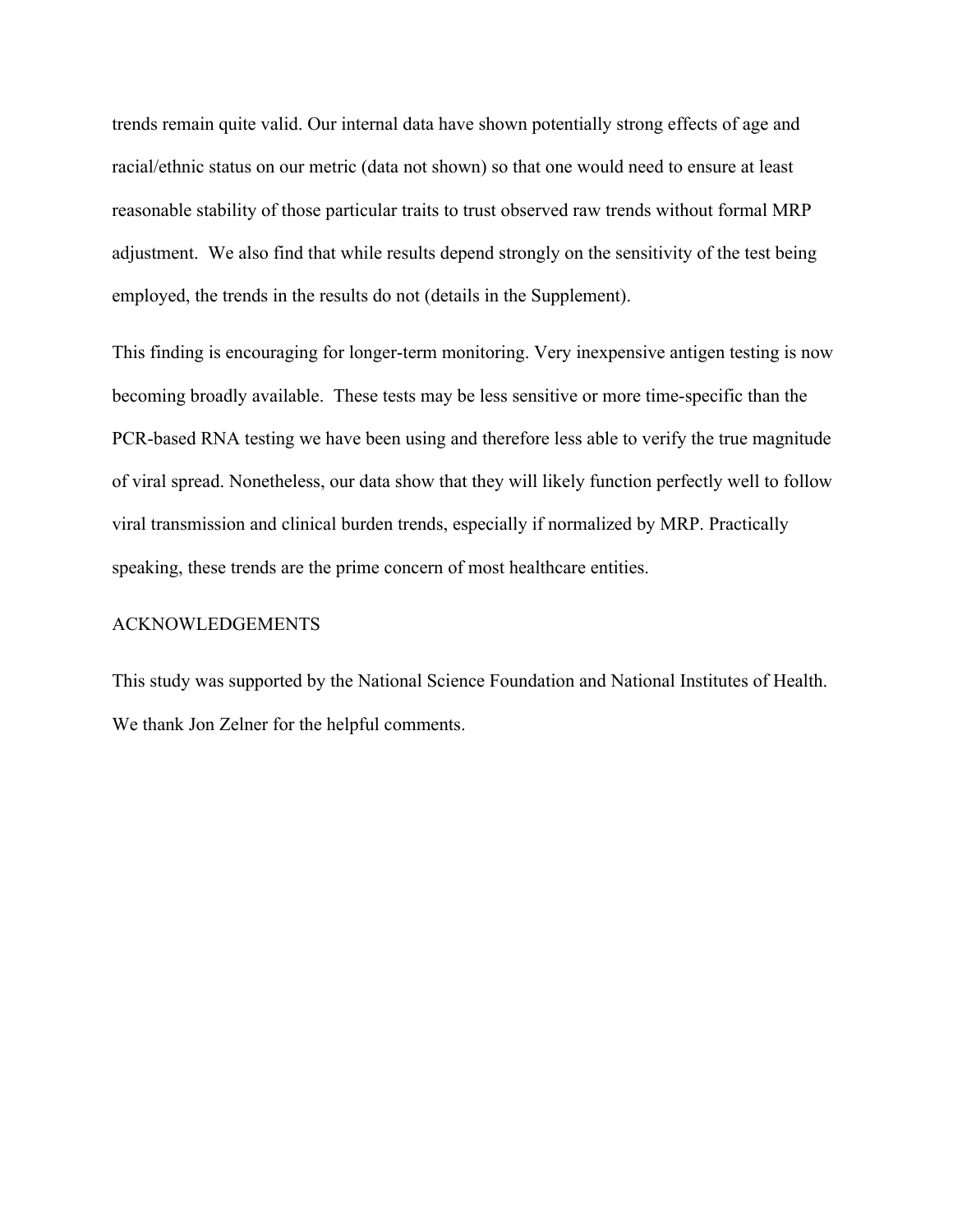# **References**

1. Gelman, Andrew, and Thomas C. Little. Poststratification into Many Categories Using Hierarchical Logistic Regression. Survey Methodology. 1997;23:127–135.

2. Si, Yajuan, Rob Trangucci, Jonah Sol Gabry, and Andrew Gelman. Bayesian Hierarchical Weighting Adjustment and Survey Inference. Survey Methodology. 2020;46 (2):181-214.

3. Downes M, Gurrin LC, English DR, Pirkis J, Currier D, Spittal MJ, Carlin JB. Multilevel Regression and Poststratification: A Modeling Approach to Estimating Population Quantities From Highly Selected Survey Samples. Am J Epidemiol. 2018 Aug 1;187(8):1780-1790.

4. Zhang X, Holt JB, Lu H, Wheaton AG, Ford ES, Greenlund KJ, Croft JB. Multilevel regression and poststratification for small-area estimation of population health outcomes: a case study of chronic obstructive pulmonary disease prevalence using the behavioral risk factor surveillance system. Am J Epidemiol. 2014 Apr 15;179(8):1025-33.

5. Wang, W., Rothschild, D., Goel, S., and Gelman, A. Forecasting Elections with Non-Representative Polls. International Journal of Forecasting. 2015;31:980-991.

6. Roche cobas 6800/8800. Test performance in individual samples. https://diagnostics.roche.com/global/en/products/params/cobas-sars-cov-2 test.html#productSpecs. Accessed November 1, 2020.

7. Woloshin, S, Patel, N, Kesselheim, AS. False Negative Tests for SARS-CoV-2 Infection— Challenges and Implications. N Engl J Med. 2020;383:e38. DOI: 10.1056/NEJMp2015897.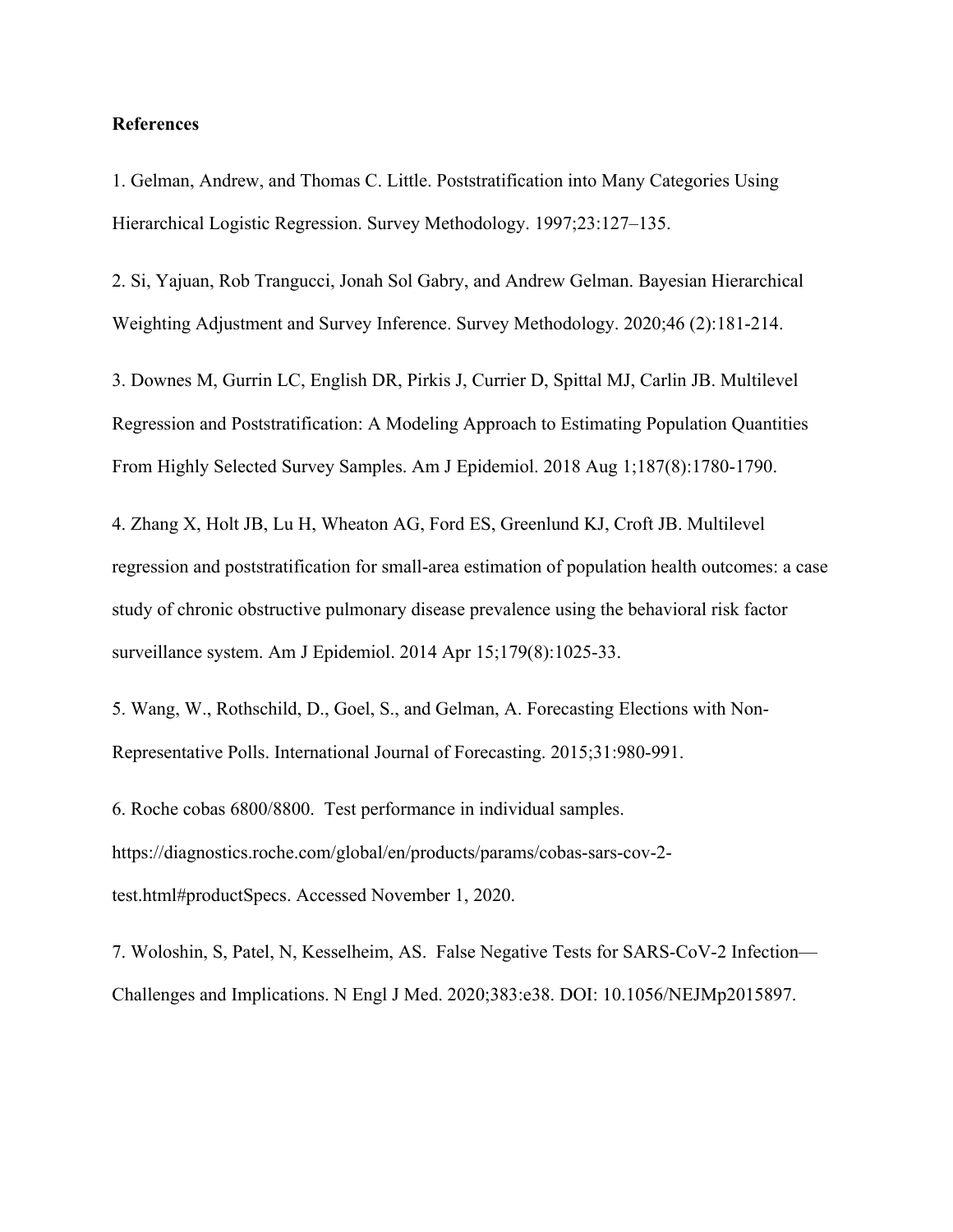8. Kucirka, LM, Lauer, SA, Laeyendecker, O, Boon, D, Lessler, J. Variation in False-Negative Rate of Reverse Transcriptase Polymerase Chain Reaction-Based SARS-CoV-2 Tests by Time Since Exposure. Ann Int Med.2020;173(4):262-267.

9. Gelman, Andrew, and Bob Carpenter. Bayesian Analysis of Tests with Unknown Specificity and Sensitivity. Journal of the Royal Statistical Society Series C (Applied Statistics).2020; 69(5):1269-1283.

10. Lauer, SA, Grantz, KH, Bi, Q, et al. The Incubation Period of Coronavirus Disease 2019 (COVID-19) from Publicly Reported Confirmed Cases: Estimation and Application. Ann Int Med. 2020;172(9):577-582.

11. Indiana State Department of Health. COVID-19 Region-Wide Test, Case, and Death Trends. https://hub.mph.in.gov/dataset/covid-19-region-wide-test-case-and-death-trends. Accessed December 21, 2020.

12. Rosenfeld, R., Tibshirani, R., Brooks, L., et al. COVIDcast. https://covidcast.cmu.edu/index.html. Accessed December 21, 2020.

13. Rossman, H., Keshet, A., Shilo, S. et al. A framework for identifying regional outbreak and spread of COVID-19 from one-minute population-wide surveys. Nat Med. 2020;26; 634–638. https://doi.org/10.1038/s41591-020-0857-9.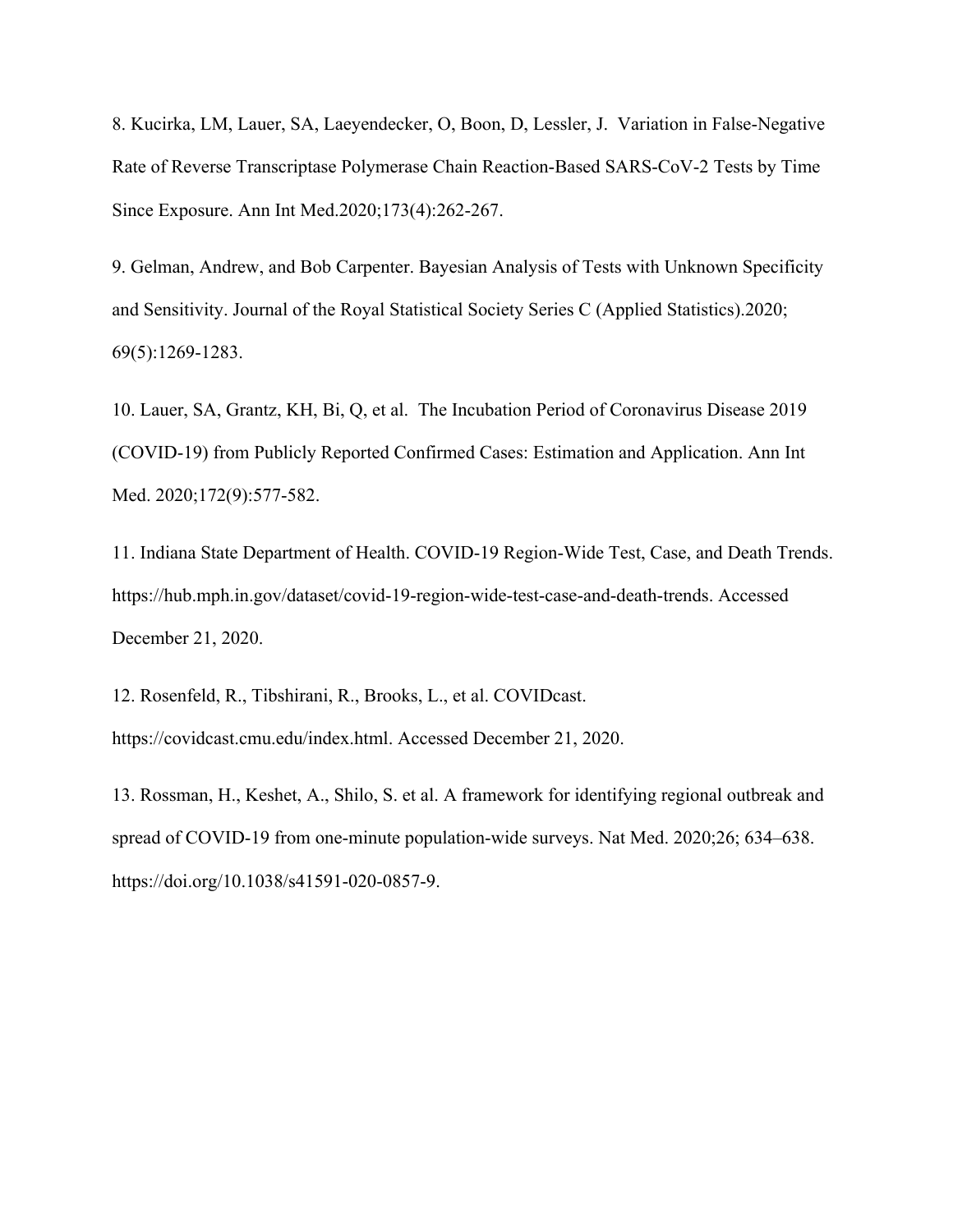|                                  | Asymptomatic<br><b>PCR</b> | Symptomatic<br><b>PCR</b> | Hospital  | Community |
|----------------------------------|----------------------------|---------------------------|-----------|-----------|
| Size                             | 23412                      | 9333                      | 35838     | 654890    |
| Incidence(%)                     | 1.1                        | 24                        | <b>NA</b> | <b>NA</b> |
| Female $(\% )$                   | 59                         | 60                        | 57        | 51        |
| $Male(\%)$                       | 41                         | 40                        | 43        | 49        |
| Age0-17 $(\% )$                  | 2.9                        | 16                        | 8.7       | 24        |
| Age18-34 $(\%$                   | 10                         | 19                        | 12        | 21        |
| Age35-64 $(\%$                   | 46                         | 44                        | 30        | 40        |
| Age $65-74\binom{0}{0}$          | 24                         | 12                        | 20        | 9         |
| Age $75+(%)$                     | 18                         | 8.7                       | 29        | 6.6       |
| White $(\%)$                     | 72                         | 75                        | 65        | 69        |
| $Black(\%)$                      | 14                         | 10                        | 19        | 19        |
| Other $\left(\frac{0}{0}\right)$ | 14                         | 15                        | 16        | 12        |
| Lake $(\% )$                     | 84                         | 83                        | 88        | 74        |
| Porter $(\% )$                   | 16                         | 17                        | 12        | 26        |

Table 1. Descriptive summary of test results and sociodemographic distributions.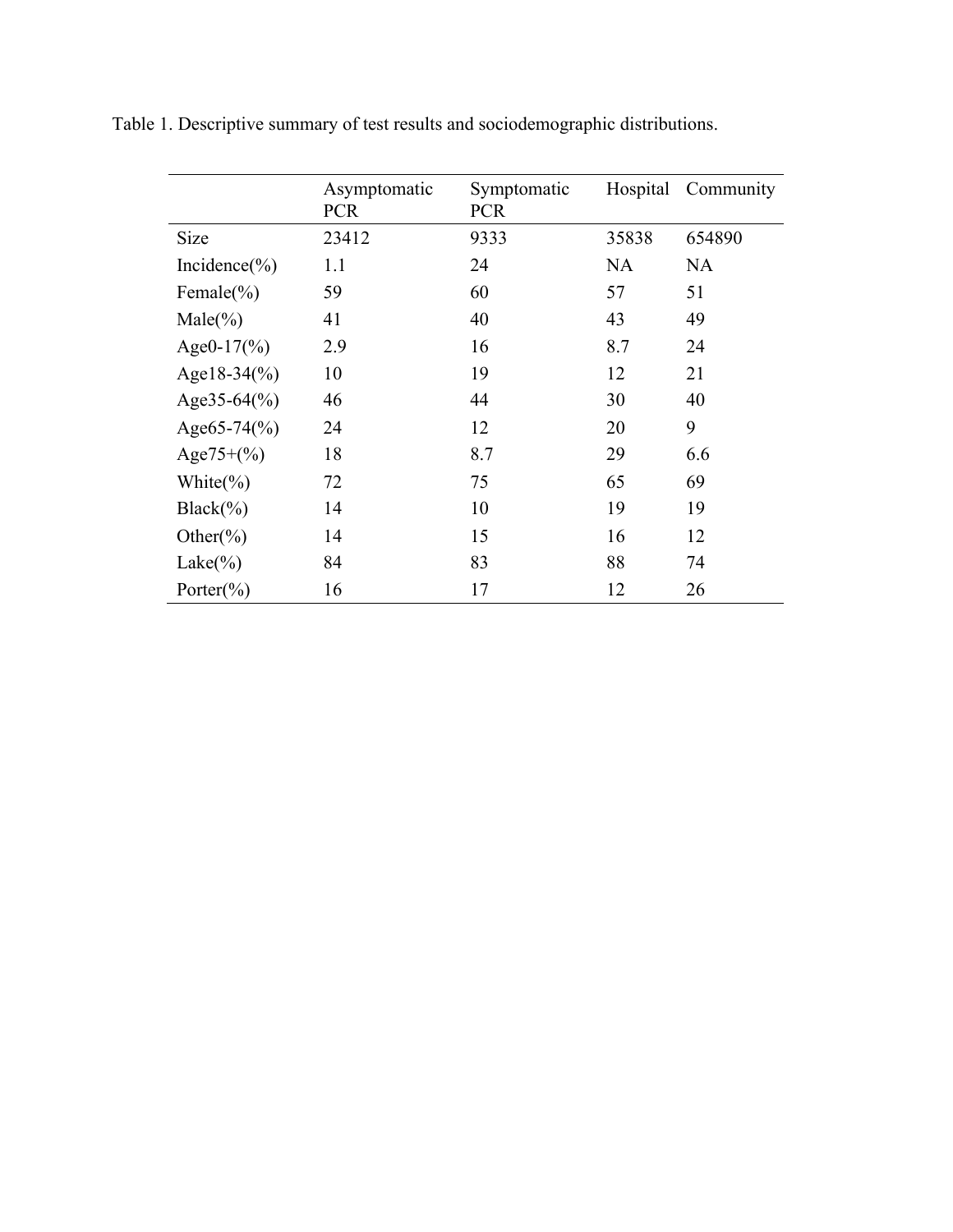

Figure 1. Observed weekly PCR test incidence for asymptomatic and symptomatic patients in the Community Hospital system. Note the different scales on the two graphs.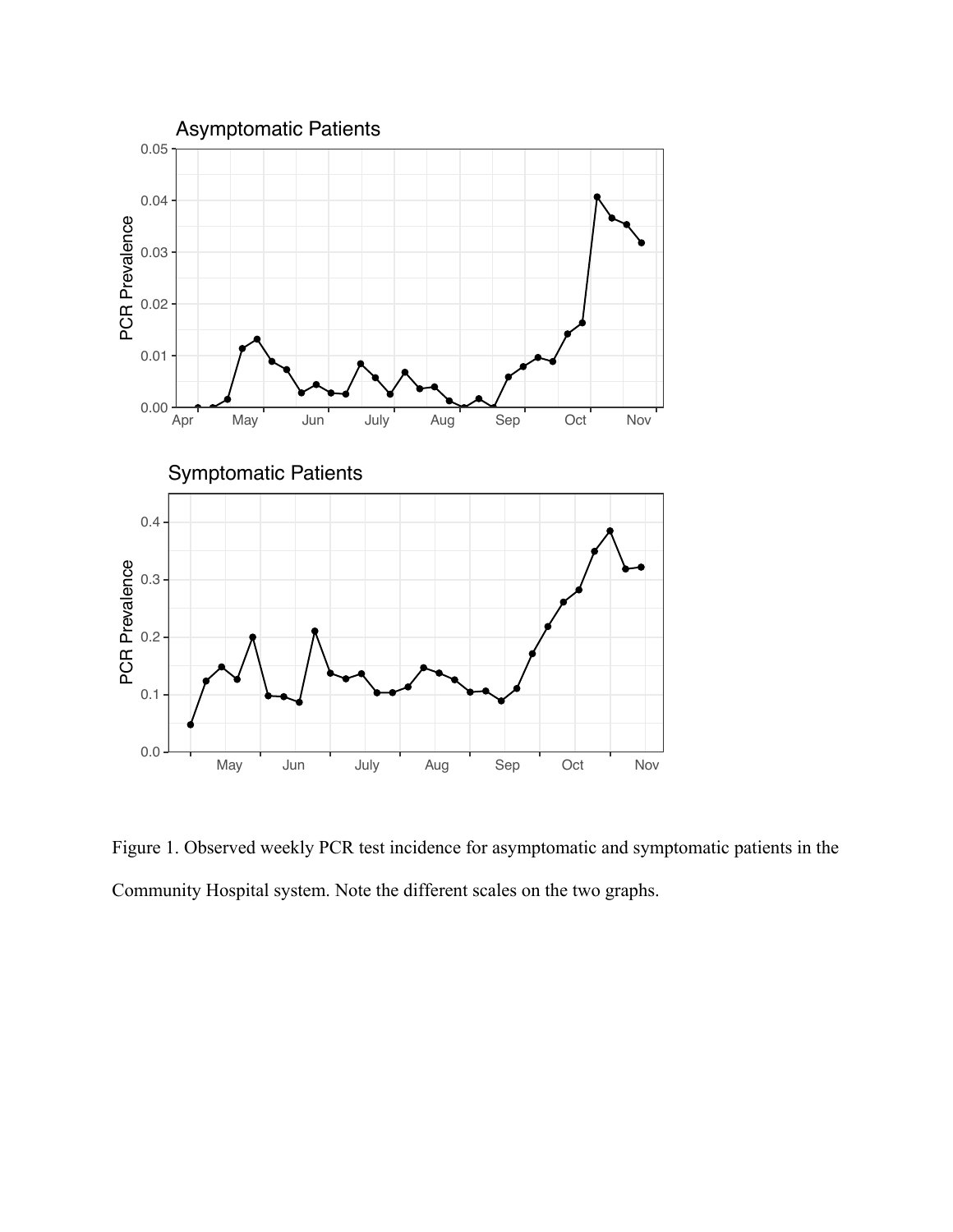

Figure 2: Estimated prevalence of the hospital system and community based on asymptomatic patients. The error bars represent one standard deviation of uncertainty.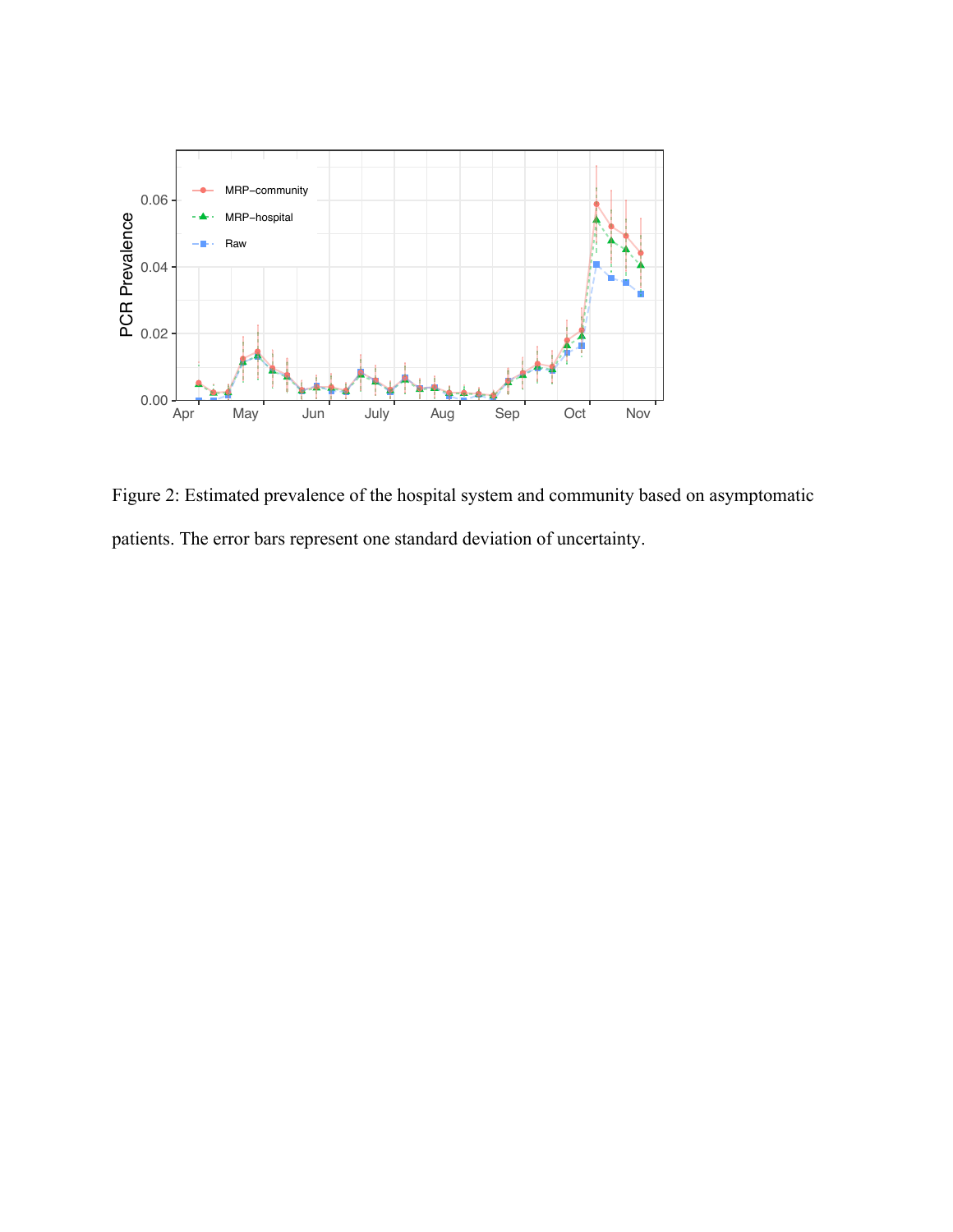

Figure 3: Comparison of MRP estimates with reported prevalence in District 1 and hospital bed occupancy rates in the state, Indiana.10 Note the different scales on the three graphs.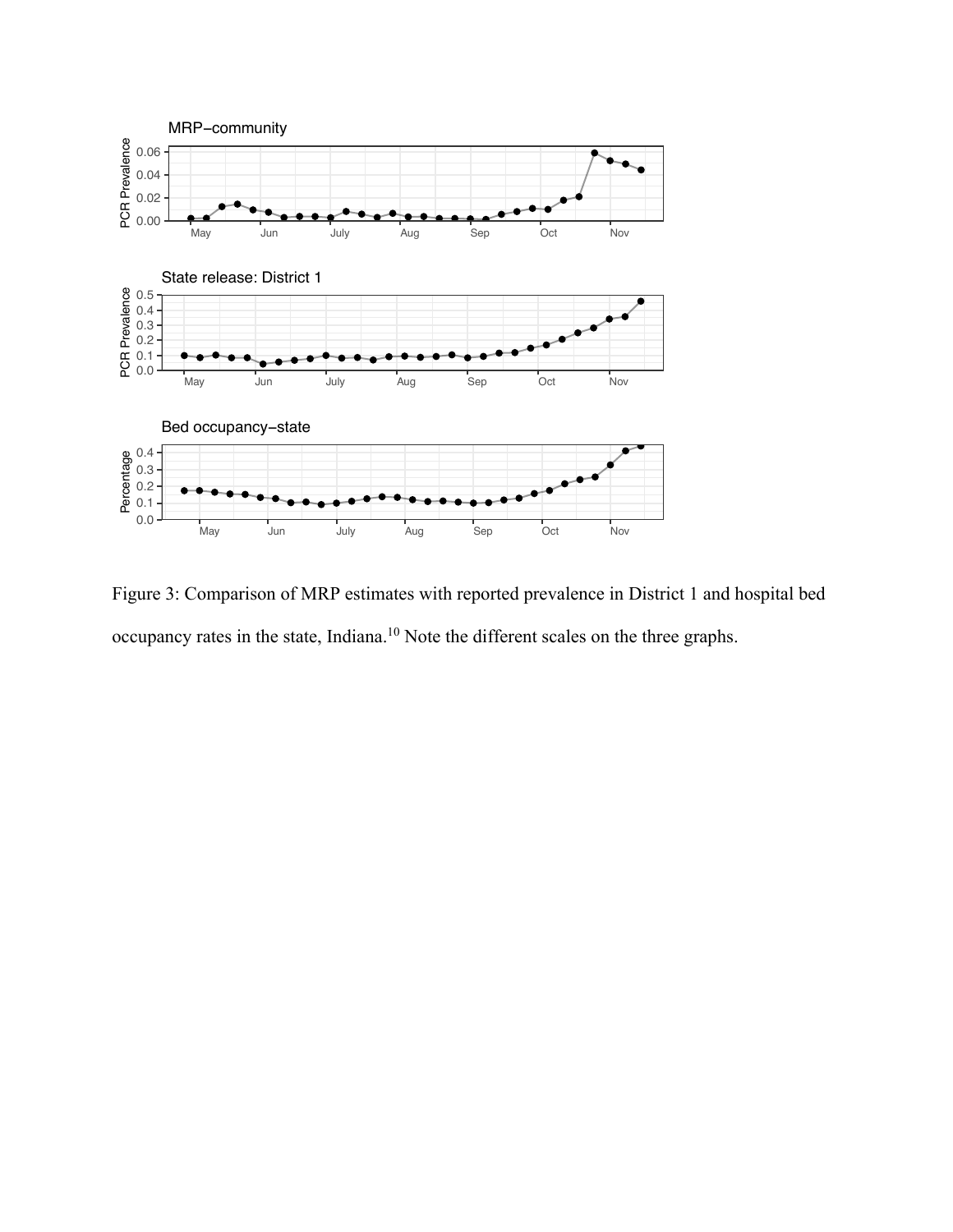

Figure 4: Comparison of MRP estimates with the reported hospitalization counts, ED visits, positivity rate, and the number of positive cases in Lake and Porter counties. The vertical dashed lines indicate the peak values. Note the different scales on the five graphs.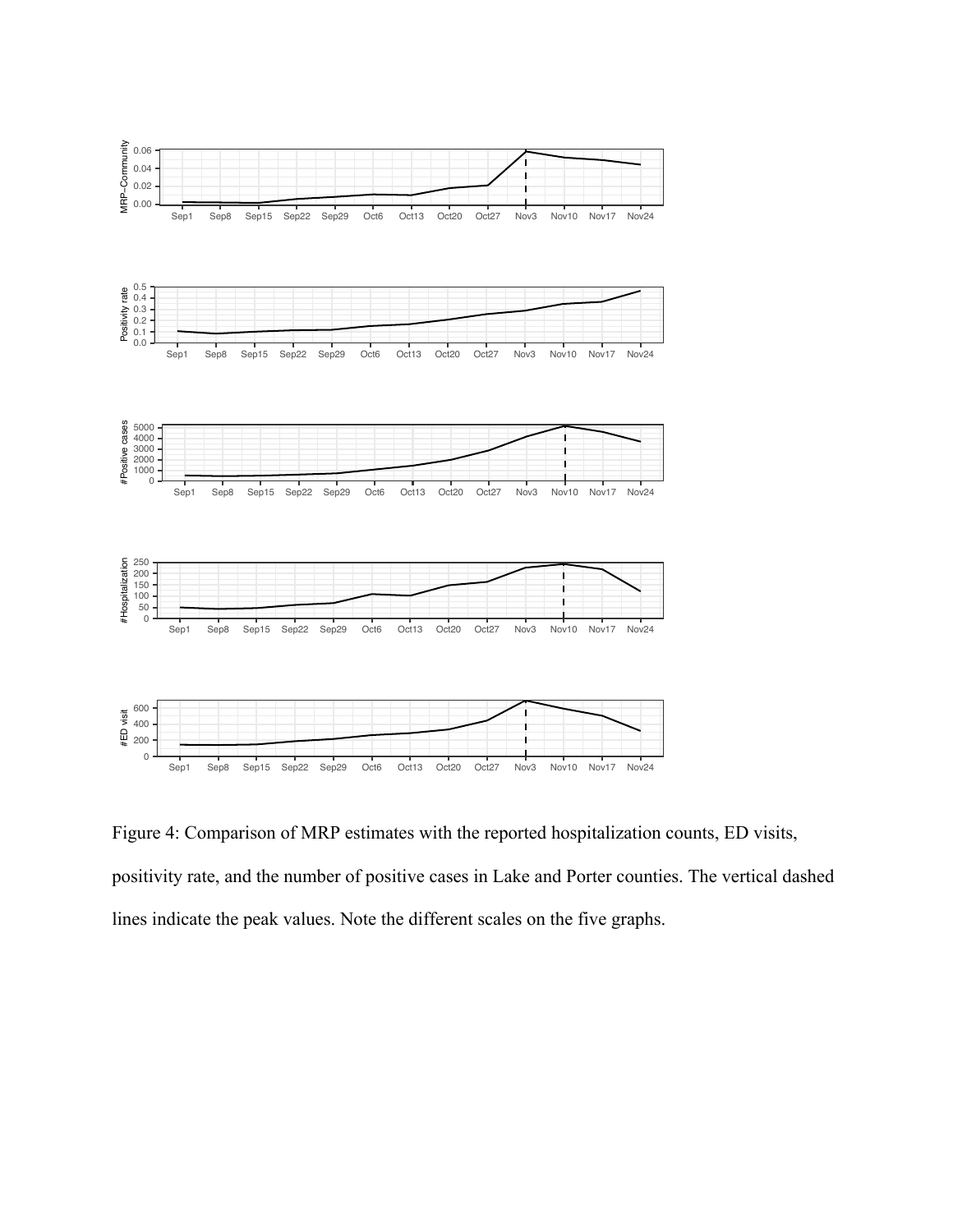#### SUPPLEMENT

Here we present the supplemental materials on the modeling details and figures for demographic stability and posterior predictive check, for the paper entitled "Routine Hospital-based SARS-CoV-2 Testing Outperforms State-based Data in Predicting Clinical Burden" by Covello, Gelman, Si and Wang.

#### Modeling details

We use the following logistic regression in (1) to allow time variation of prevalence over time in the multilevel model parameters.

$$
logit(\pi_i) = \beta_1 + \beta_2 male_i + \alpha_{age[i]}^{age} + \alpha_{race[i]}^{race} + \alpha_{county[i]}^{county} + \alpha_{time[i]}^{time} + \alpha_{age*male[i]}^{age*male}
$$

where male<sub>i</sub> is an indicator taking on the value 0.5 for men and -0.5 for women; age[i], race[i], and county[i] represent age, race, and county categories, with a two-way interaction term age  $*$ male[i]; time[i] indices the time in weeks when the test result is observed for individual i; and the  $\alpha$  parameters are vectors of varying intercepts to which we assign hierarchical priors:

$$
\alpha^{\text{name}} \sim \text{normal}(0, \sigma^{\text{name}}), \quad \sigma^{\text{name}} \sim \text{normal}_+(0, 2.5),
$$

for name  $\in$  {age, race, county, age  $*$  male}. And we set the time-varying effect:  $\alpha^{\text{time}}$  ~ normal(0,  $\sigma^{\text{time}}$ ),  $\sigma^{\text{time}} \sim \text{normal}_{+}(0, 5)$ , to allow for the possibility of large variations across time. The larger the estimated variation, the larger effects of the predictors.

Assume the prior information for the unknown sensitivity  $\delta$  and specificity  $\gamma$  includes:  $y_{\gamma}$ negative results in  $n<sub>y</sub>$  tests of known negative subjects and  $y<sub>\alpha</sub>$  positive results from  $n<sub>\alpha</sub>$  tests of known positive subjects. The model for the number of positive results y out of n tests is specified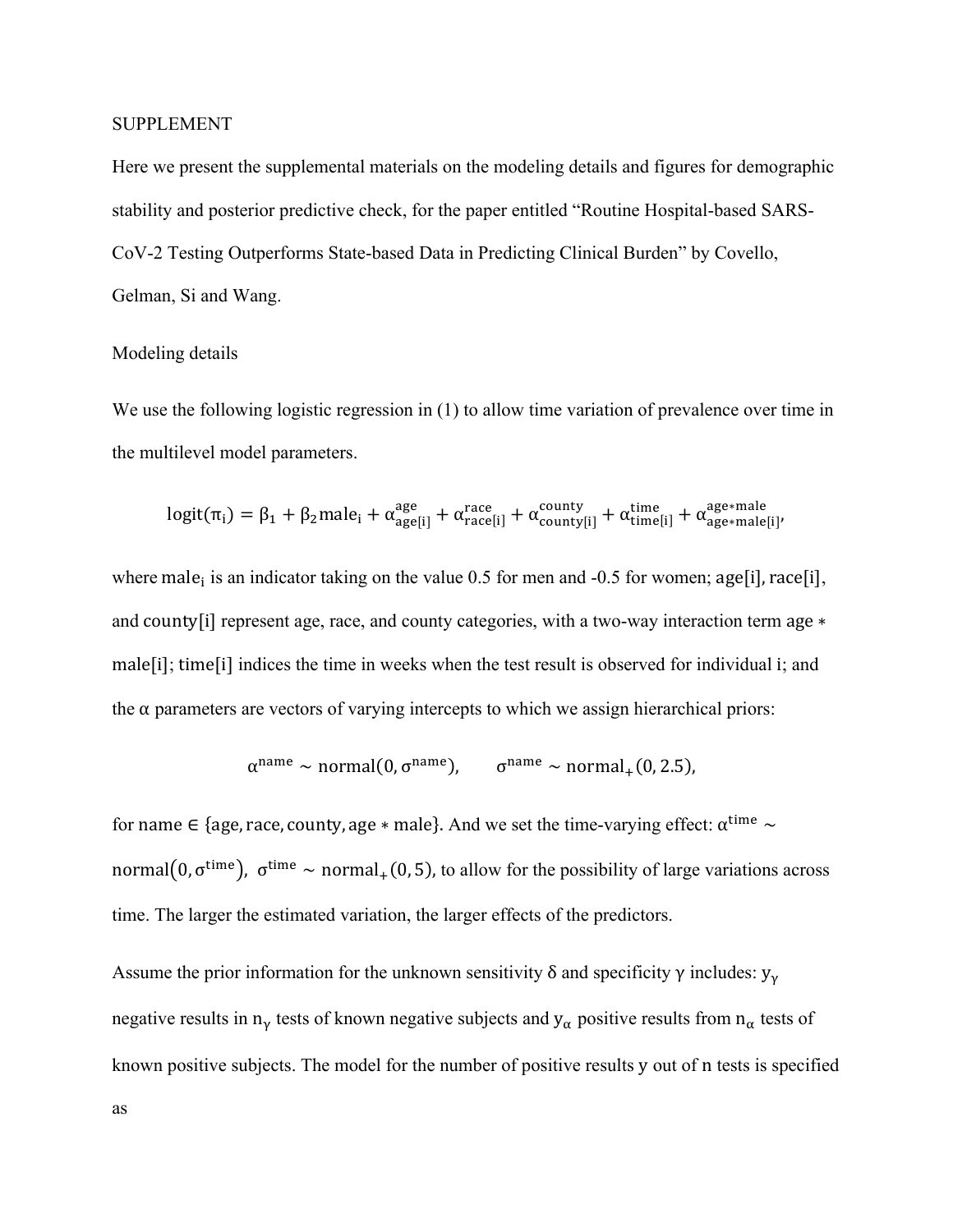$$
y_{\gamma} \sim \text{Binomial}(n_{\gamma}, \gamma), \quad y_{\delta} \sim \text{Binomial}(n_{\delta}, \delta).
$$

According to the test protocol, the sensitivity is around 70%, and the specificity is around 100%. We solicit prior information from previous testing results (2). For the sensitivity, the prior data  $y_\delta/n_\delta$  are: 70/100, 78/85, 27/37, and 25/35; and the prior data for the specificity  $y_\gamma/n_\gamma$  are: 0/0, 368/371, 30/30, 70/70, 1102/1102, 300/300, 311/311, 500/500, 198/200, 99/99, 29/31, 146/150, 105/108, and 50/52.

After fitting the Bayesian model, we adjust for the selection bias by applying the sociodemographic distributions in the hospital system and the community to generate the population level prevalence estimates, as the poststratification step in MRP. For each of the 2  $*$ 5 ∗ 3 ∗ 2 cells in the cross-tabulation table of sex (2 levels), age (5 levels), race (3 levels) and county (2 levels), we have the cell-wise incidence estimate  $\hat{\pi}_{i}$ , and population count N<sub>i</sub>, where j is the cell index, and calculate the weekly prevalence estimate in the population,

$$
\pi_{\mathrm{avg}} = \sum_j N_j \; \widehat{\pi}_j / \sum_j N_j.
$$

# Demographic stability

We examine the observed sociodemographic (sex, race and age) distributions of asymptomatic and symptomatic patients receiving PCR tests over time.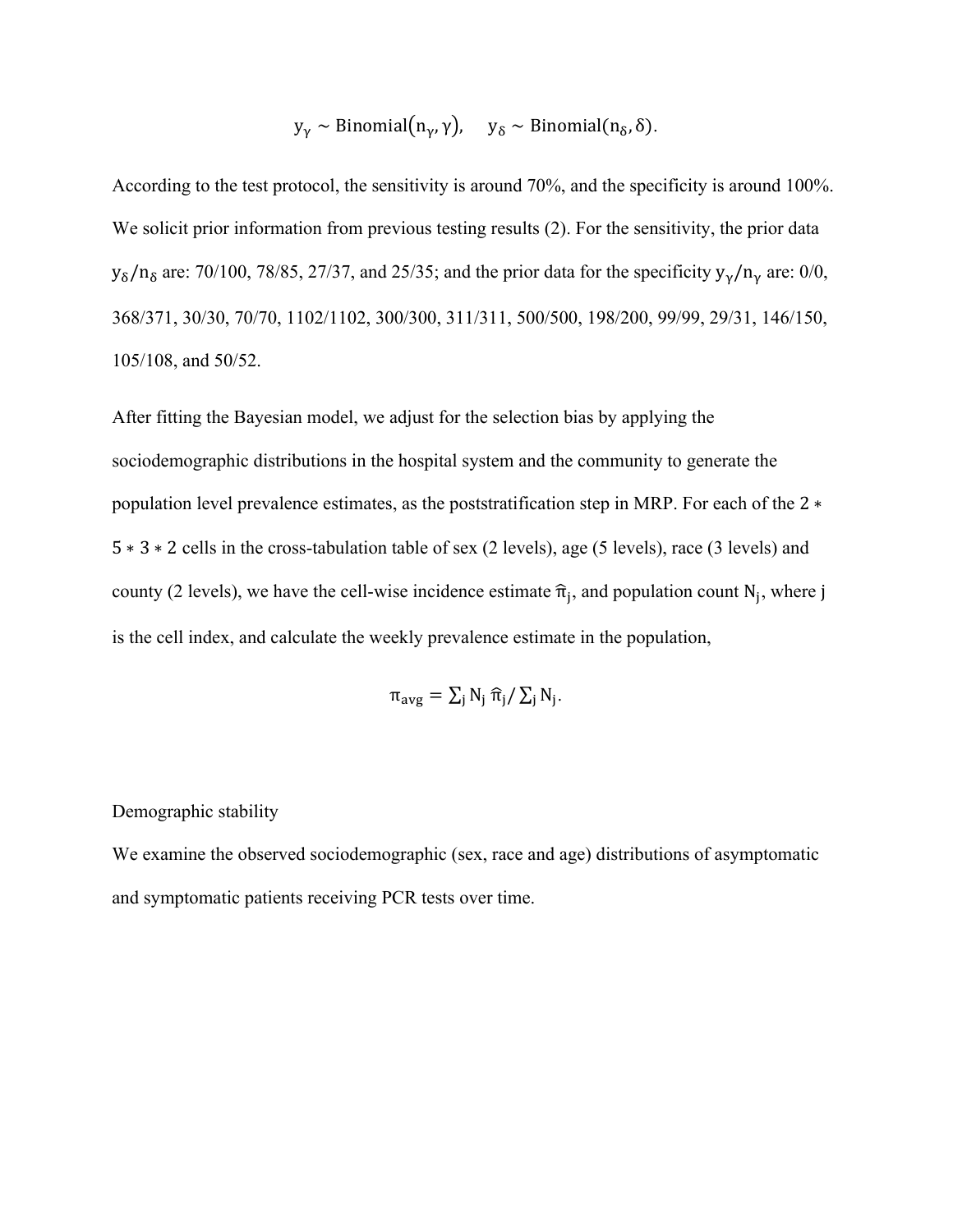



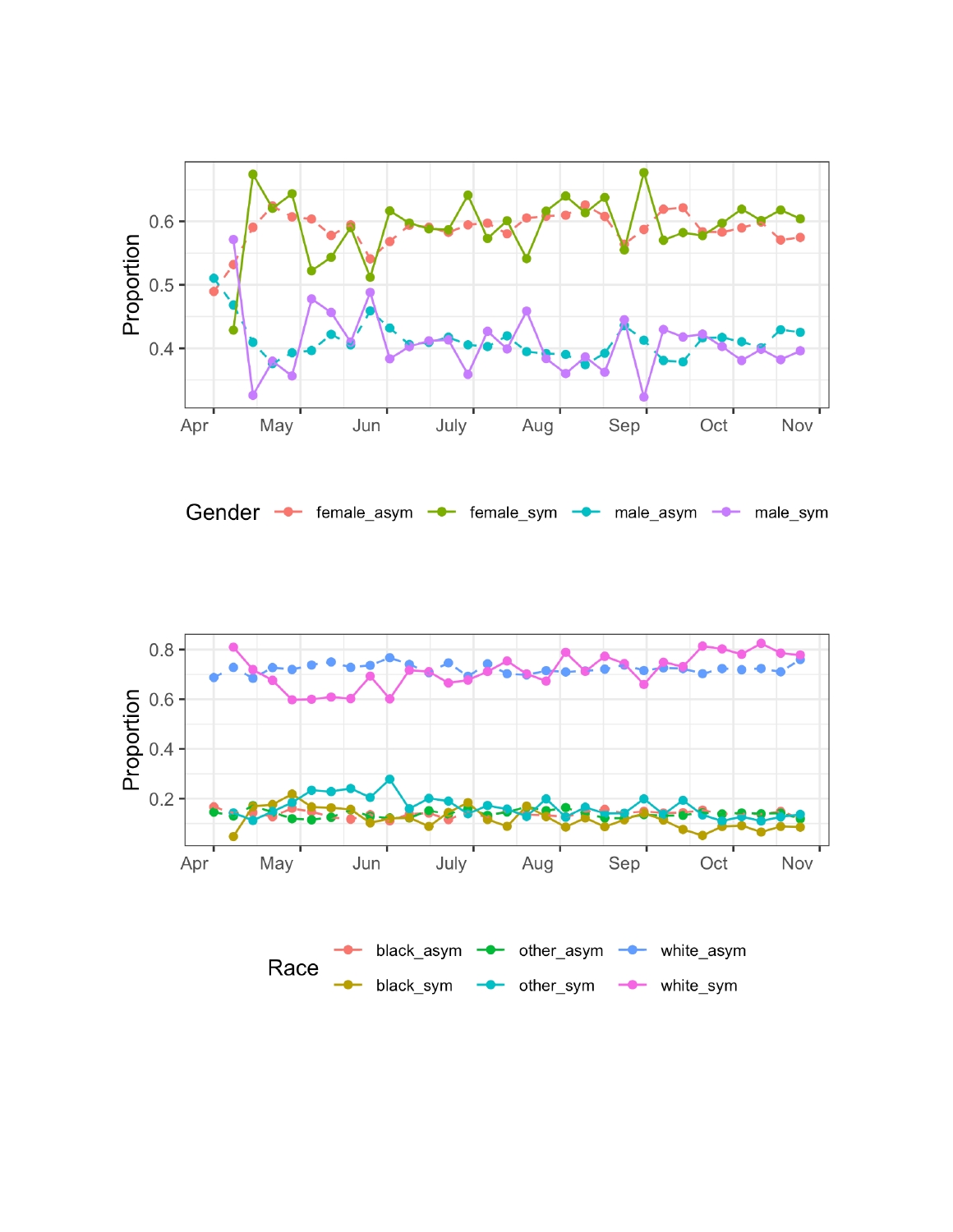

eFigure 1: Demographic distributions of asymptomatic and symptomatic patients across time.

# Posterior predictive check

To evaluate the model fitting, we apply a posterior predictive check by generating replicated data from the posterior model distributions with the same sample size as the raw data. We use the collected sample decomposition records every week and estimated prevalence rates of poststratification cells, defined by the cross-tabulation of age, gender, race/ethnicity, and county information, to generate replicated test results. We compare the weekly prevalence rates between the replicated data and observed data. eFigure 2 shows that the model of asymptomatic patients can capture the raw data structure, implying that this aspect of the data is captured well by the fitted model.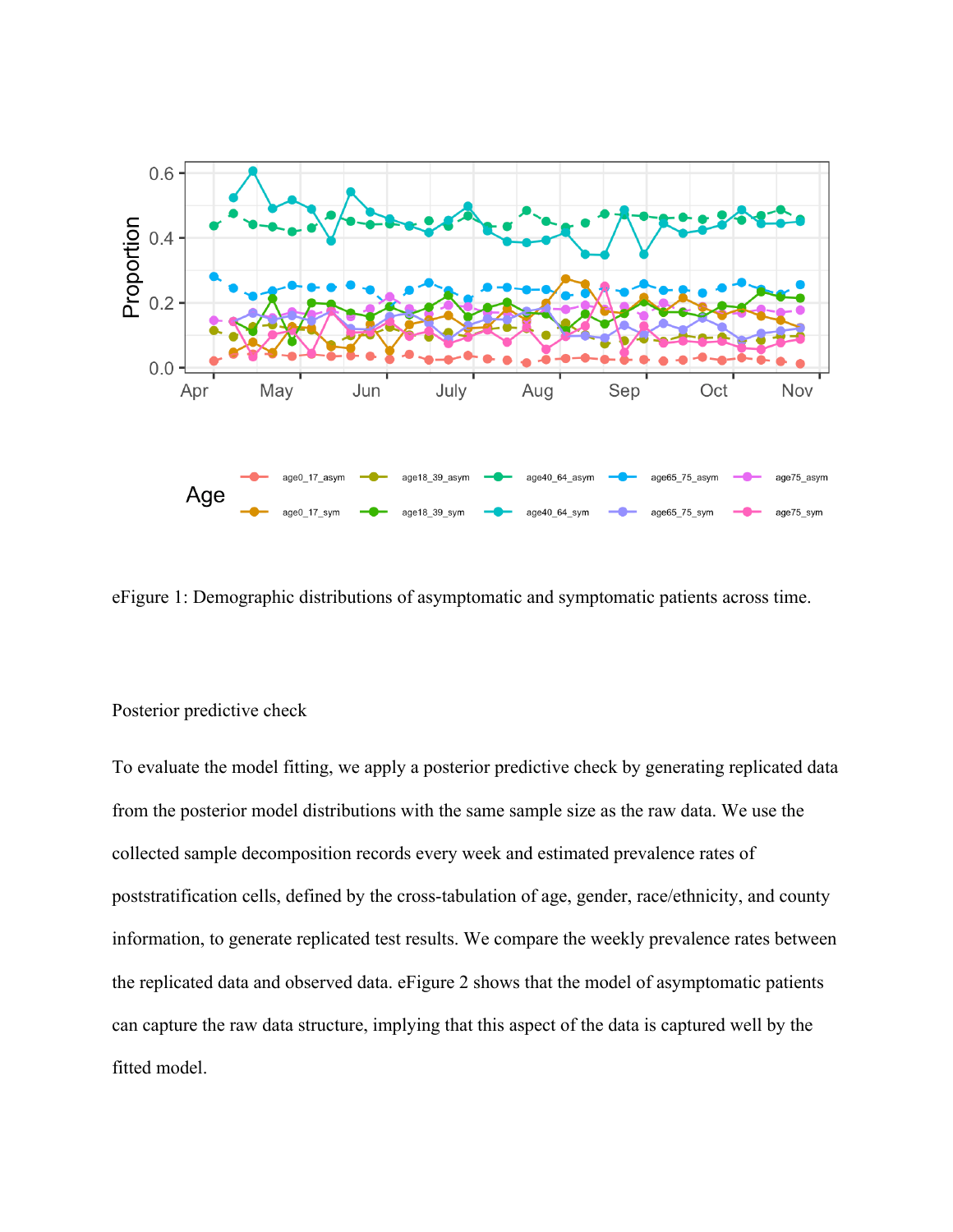We have performed extensive sensitivity analyses of the estimates by changing the modeling mean structure and prior specifications, for example, using spline functions of time, assigning a flexible Gaussian process regression model as the prior distribution of time-varying effects, and changing hyperparameter values. The findings of the hospital- and community-level prevalence estimates are robust without changing conclusions.

We account for the uncertainty of sensitivity and specificity in a Bayesian framework and use the meta-analysis study findings as the prior specification (1). The presented results above are based on the prior information concentrated on the sensitivity value of 70% and specificity 100%. When we set the prior sensitivity data as 70/100, the MRP estimates are similar under the current prior setting. We also compare the PCR results when the prior sensitivity value is set at 65%, 60% and 55%; the results are approximately inflated by the reciprocal of the value of sensitivity, suggesting that the magnitude of our estimates is sensitive to the quality of PCR tests. Nevertheless, the trends within a given sensitivity remain stable.